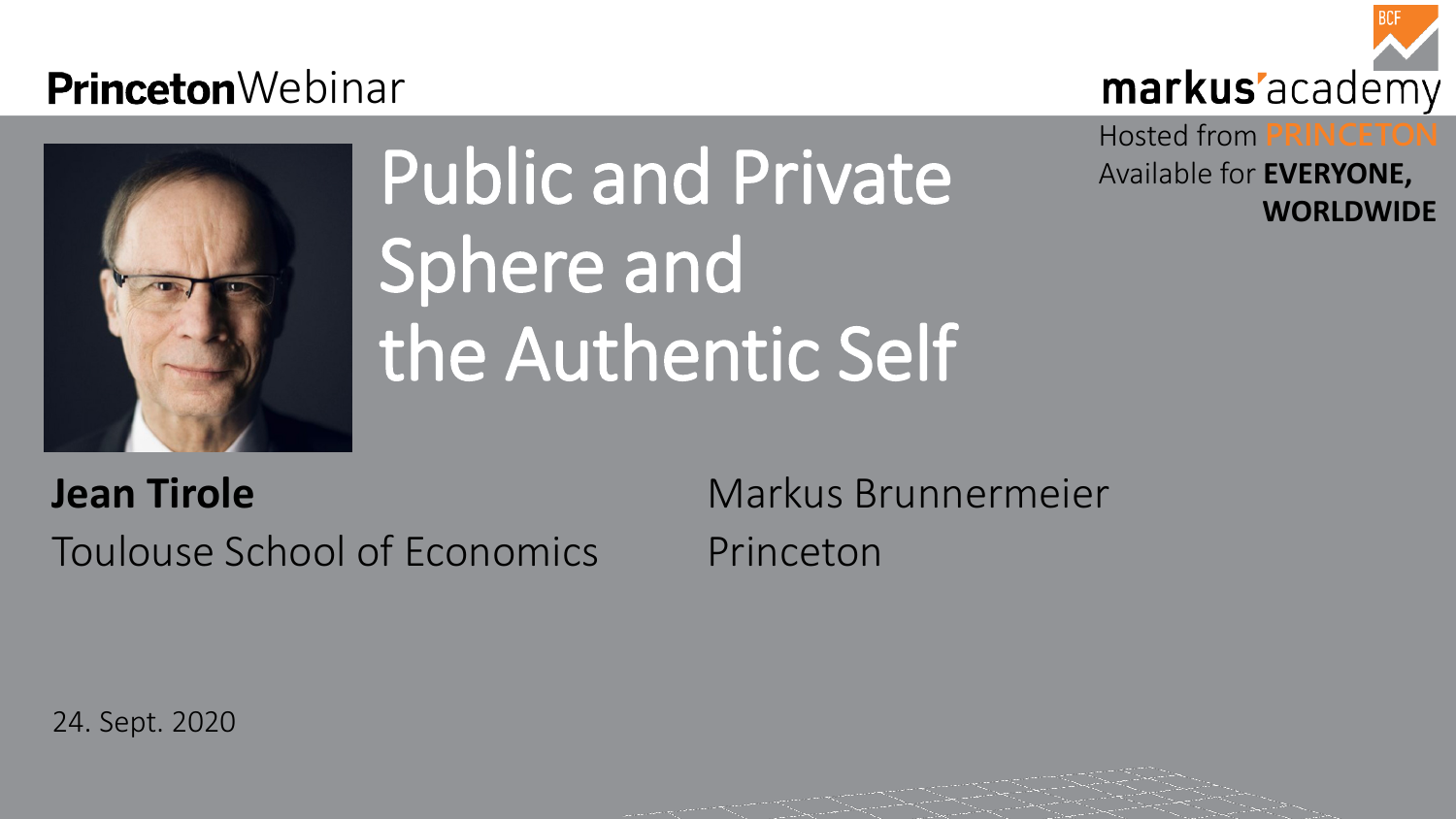## Every Thursday at 12:30 (New York Time)

### **Upcoming**



**Esther Duflo** "COVID"



■ Esteban Rossi-Hansberg "Climate Change"





- **Chris Sims** "How to worry about government debt"
- **Bengt Holmstrom** "Seasonal COVID"



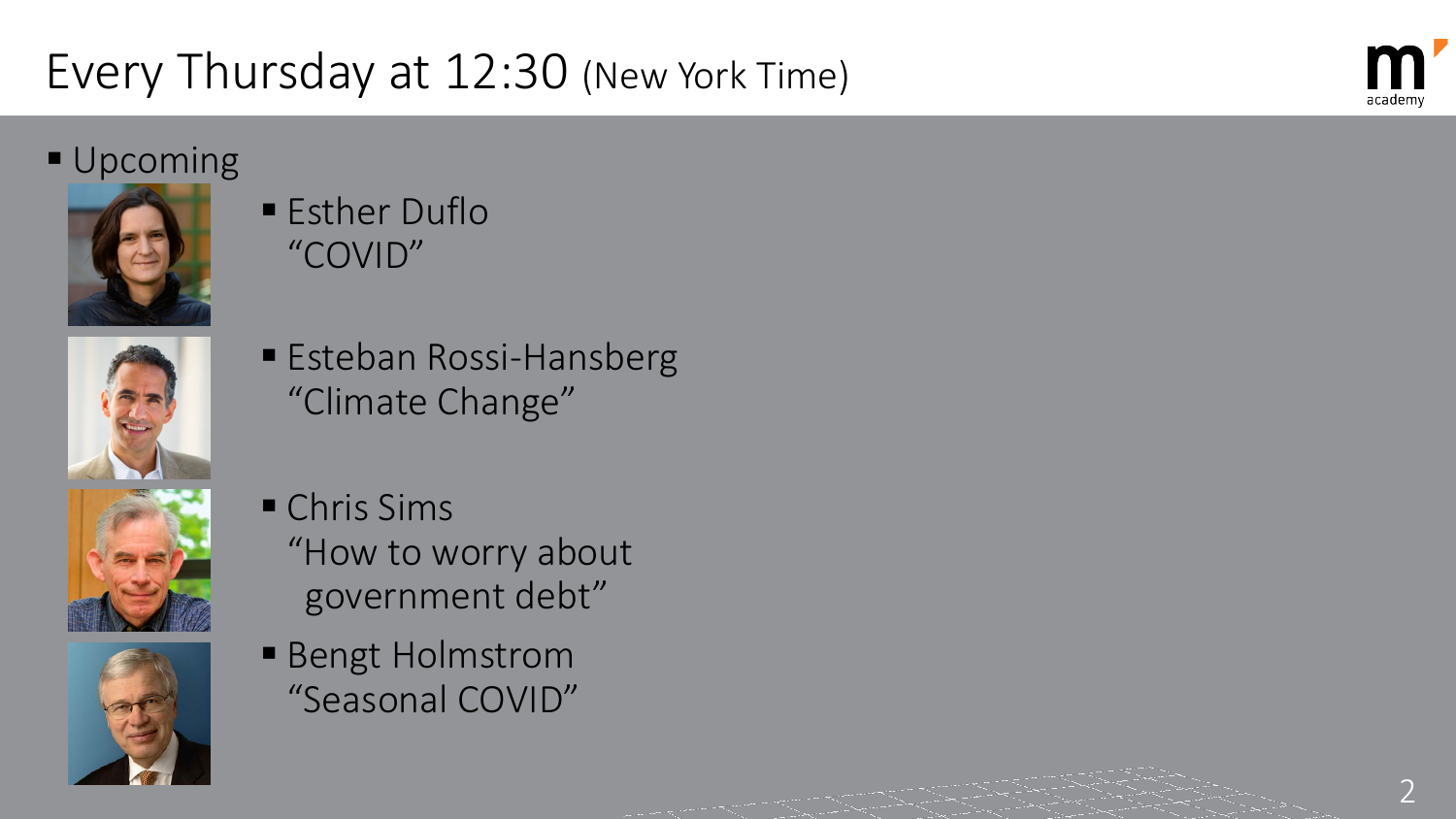3

## Markus' intro on **Privacy**

- Information rent/consumer rent vs. better recommender system
- In the private sphere one can one's authentic self
- **Privacy and Brainstorming** 
	- **Private sphere involve people who know me well already** (who have a tight prior and hence their posterior doesn't shift)
	- **"** "free to think/bold brainstorm openly" fosters creativity without distorting self-image
	- Overcome "cancel culture"
- **"** "Free to plot a revolt/revolution"
	- Is privacy regulation (privacy of letters) helping/harming democracy?



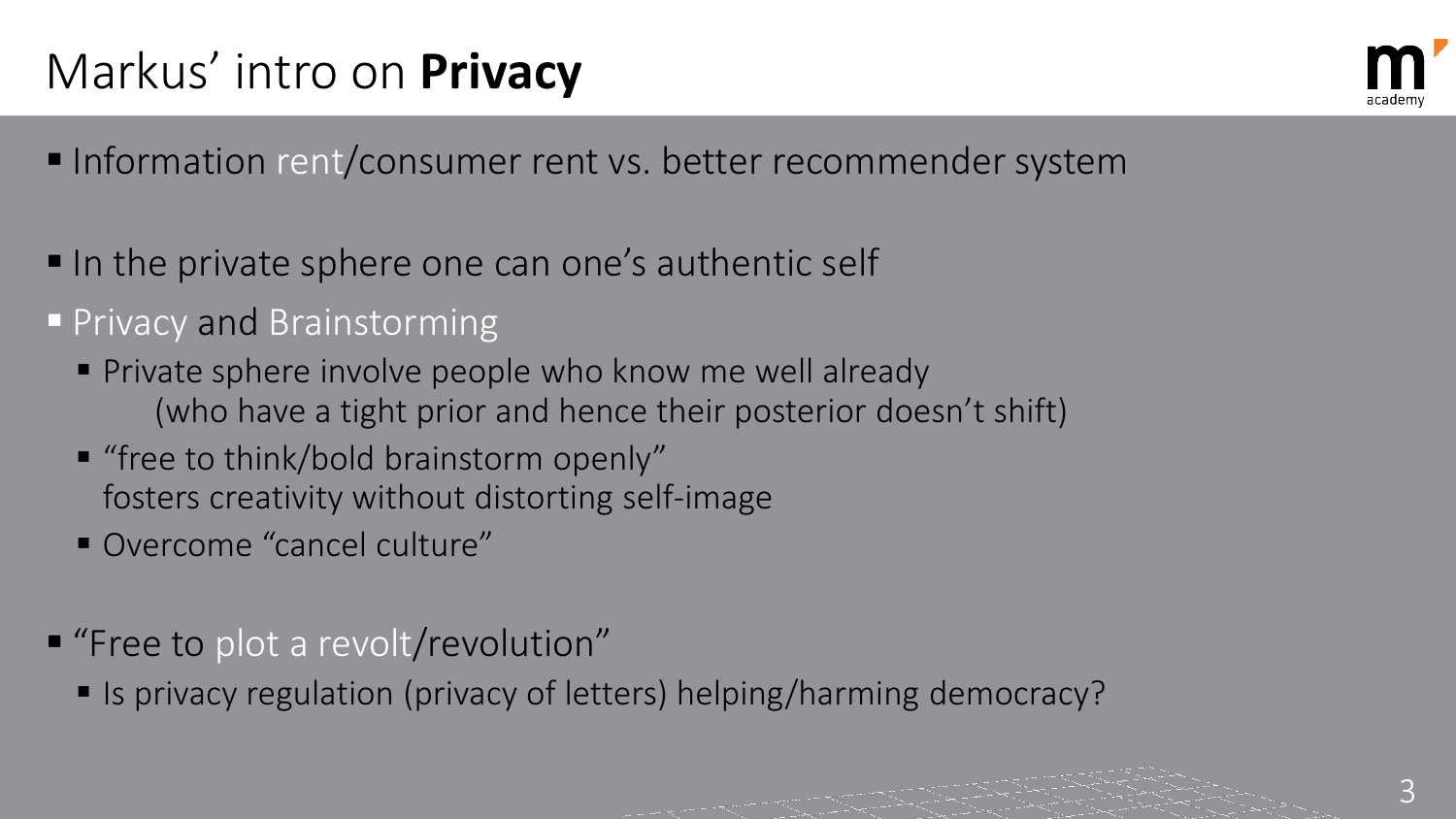- Observable by public/a large group (social media)
- **Jürgen Habermas' definition:** 
	- Institutional arrangement (democratic process) determines how people can interact and arrive at consensus (truth/beliefs)
		- Connection to cooperative game theory?
	- $\blacksquare$  The way public sphere (coffee houses in 19<sup>th</sup> century) is designed determines how people interact and how networks are formed
	- Should this be decided by Facebook/Twitter/...?



4

## **Public Sphere**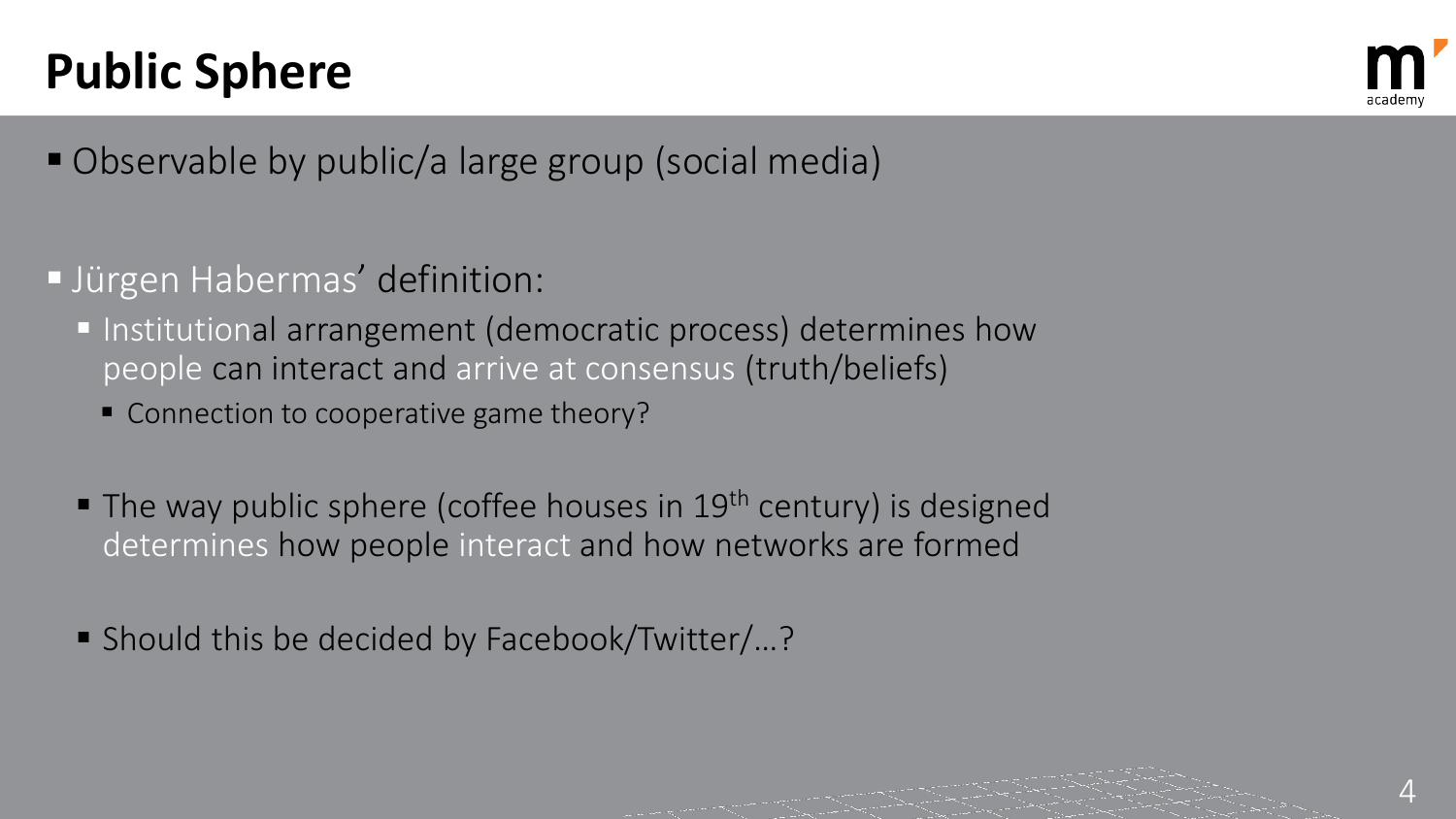- Voice/sound/language
- Script allows interaction across generations
- **Print press** (Johannes Gutenberg)
- Social media
- **Face recognition**
- Brain-to-brain link (NeuraLink)
	- 86bn neurons vs. few thousand/million "connectors"
- Are we still "free to think"? (Brainstorm with ourselves, without worrying which self-image we project to society/public sphere)

**evolution**evolution



5



## **The Shift** from Private to Public Sphere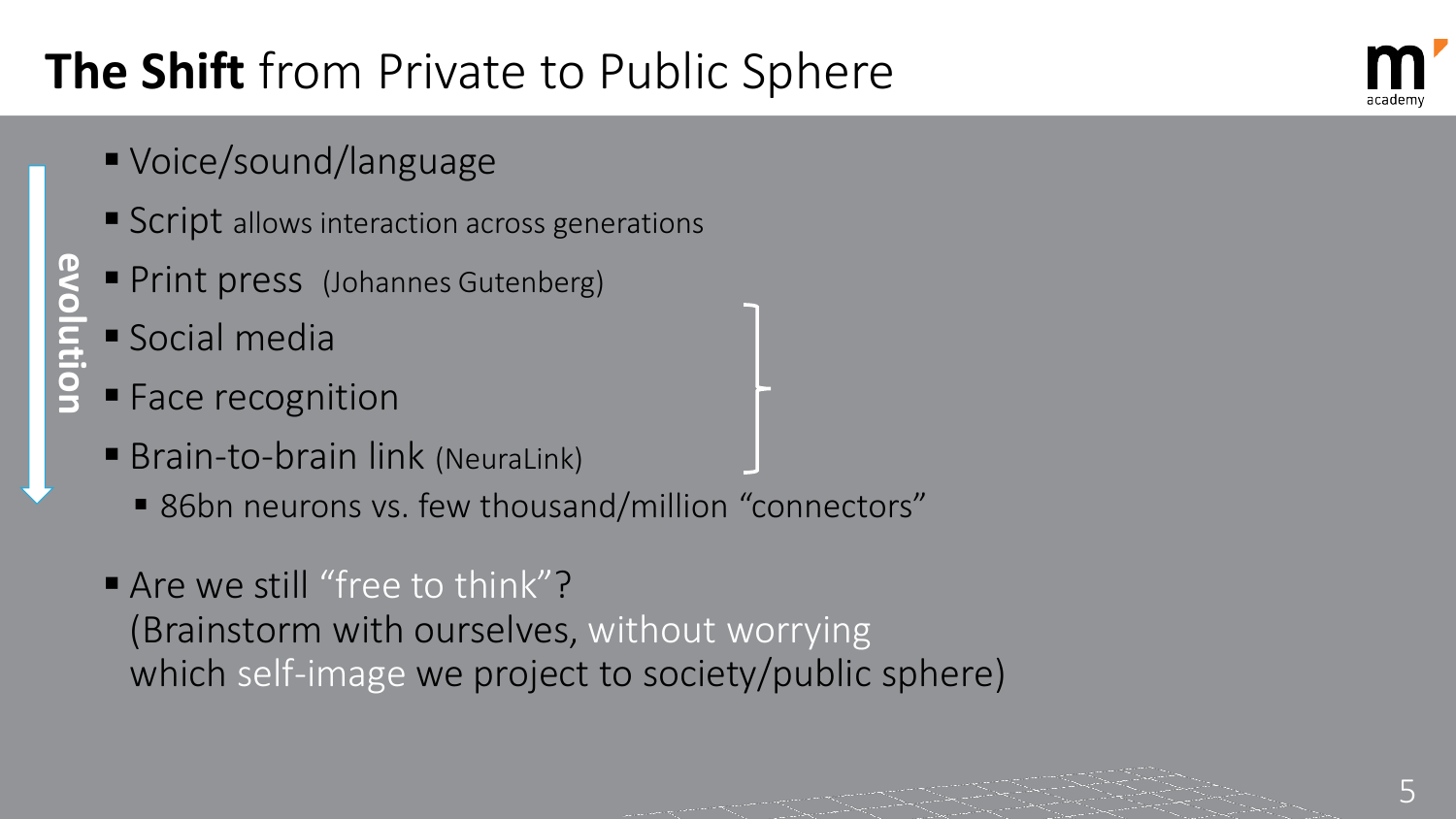Jean Tirole will address the most important questions of our times.



6

## **"Tech elite"** can measure our inner feelings

- **Tech elites 2 advantages** 
	- **Informational advantage**
	- Due designs public sphere
- Feelings Tech elites advantage Beyond our control (limbic system) info advantage
	- In our control (prefrontal cortex) change our behavior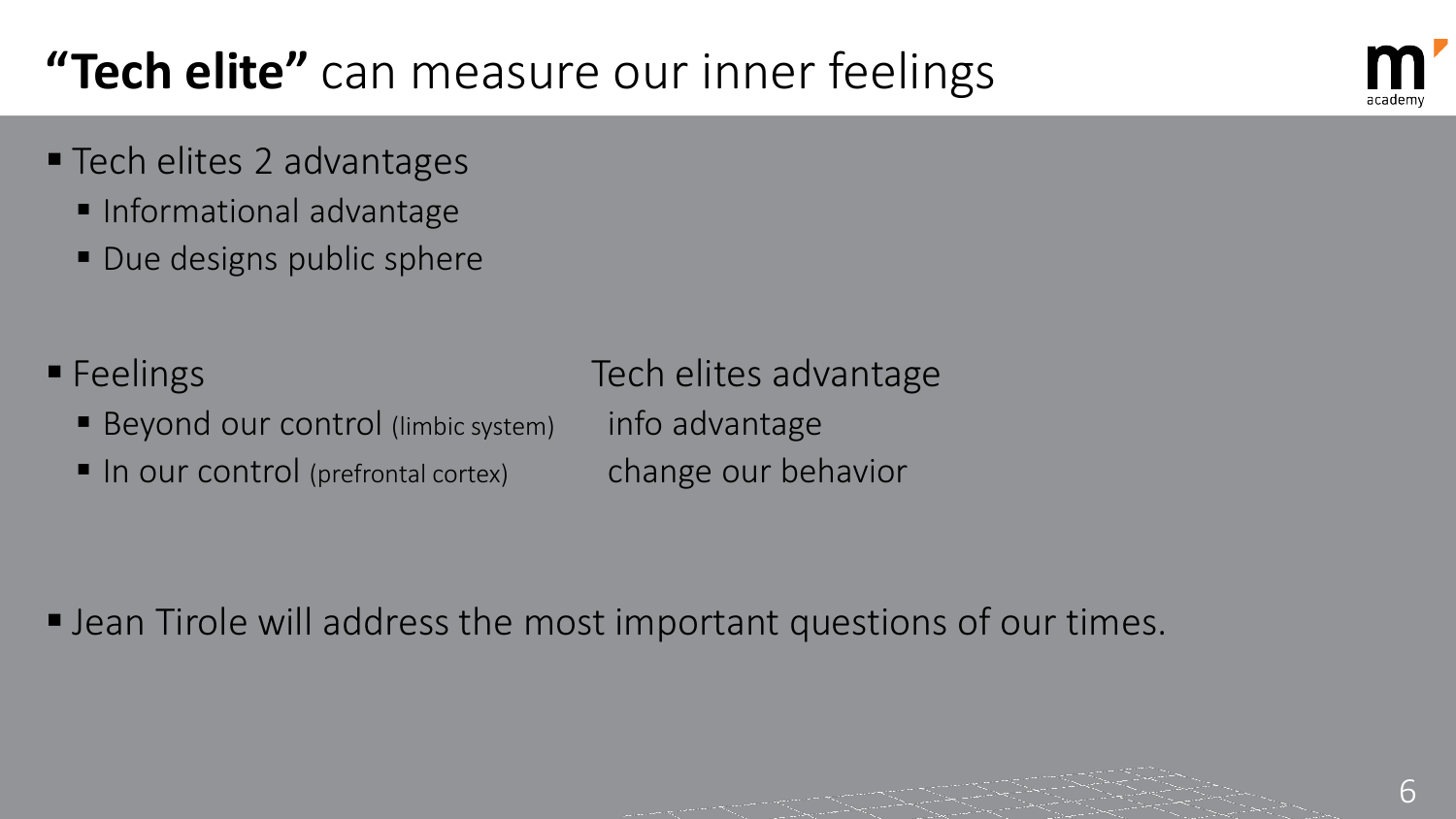- 1. Is there a trade-off between privacy and influence
	- 1. Yes, more privacy comes at the cost of less influence
	- 2. No
- 2. Human behavior is mostly driven by (multiple choice possible)
	- 1. Extrinsic motivation (monetary incentives)
	- 2. Intrinsic motivation
	- 3. Signaling intrinsic motivation (reputation), which distorts "authenticity"
- 3. With the emergence of social media, I distort my "self-authenticity"
	- 1. more (to present a favorable self-image is more important)
	- 2. less
- 4. Rules of public excurse and privacy should be decided by
	- 1. Facebook/Twitter/…
	- 2. Parliaments/governments
	- 3. Society at large through public interlocutor debate





## **Poll** Results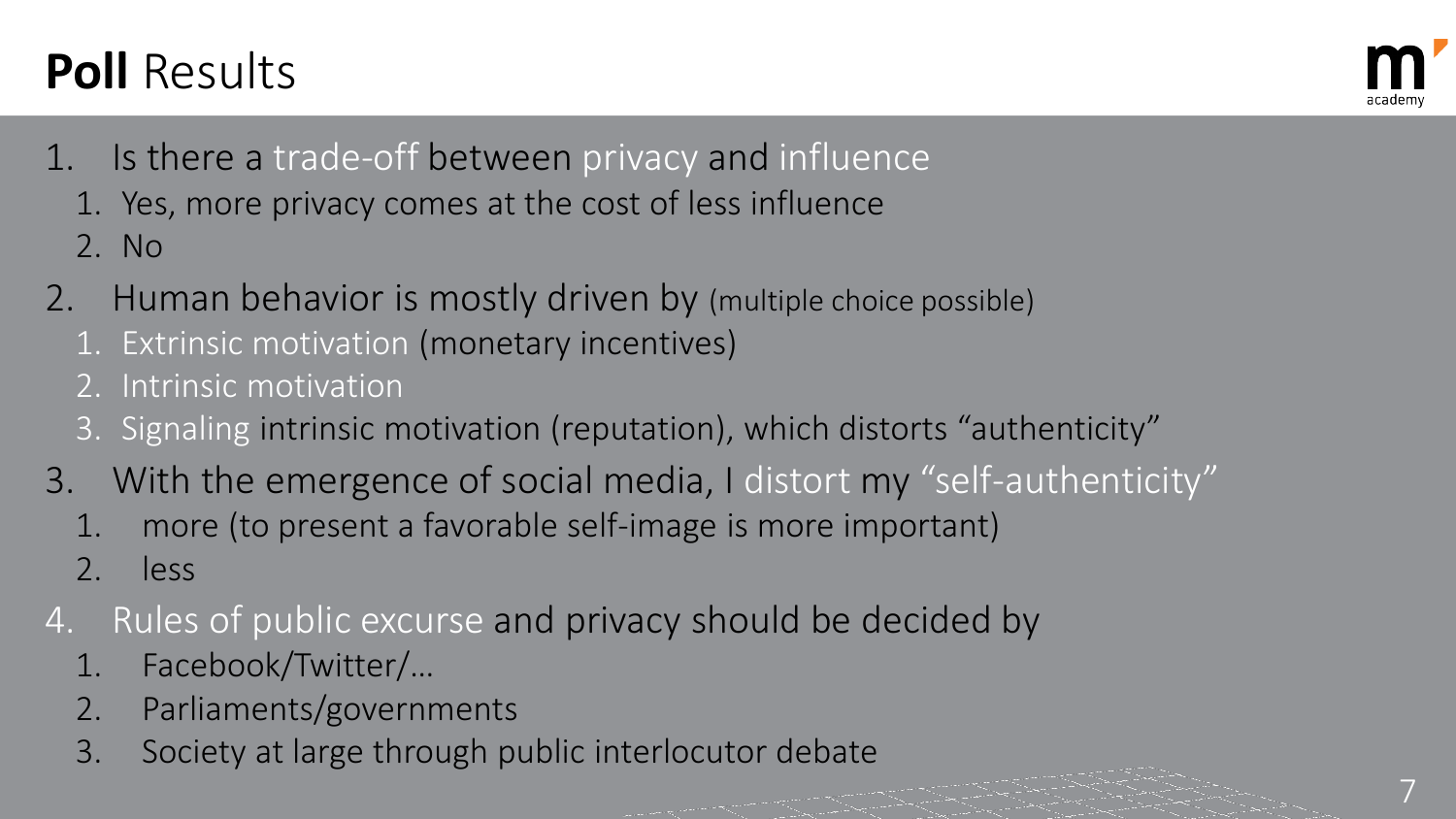# Thank you!

markus@princeton.edu



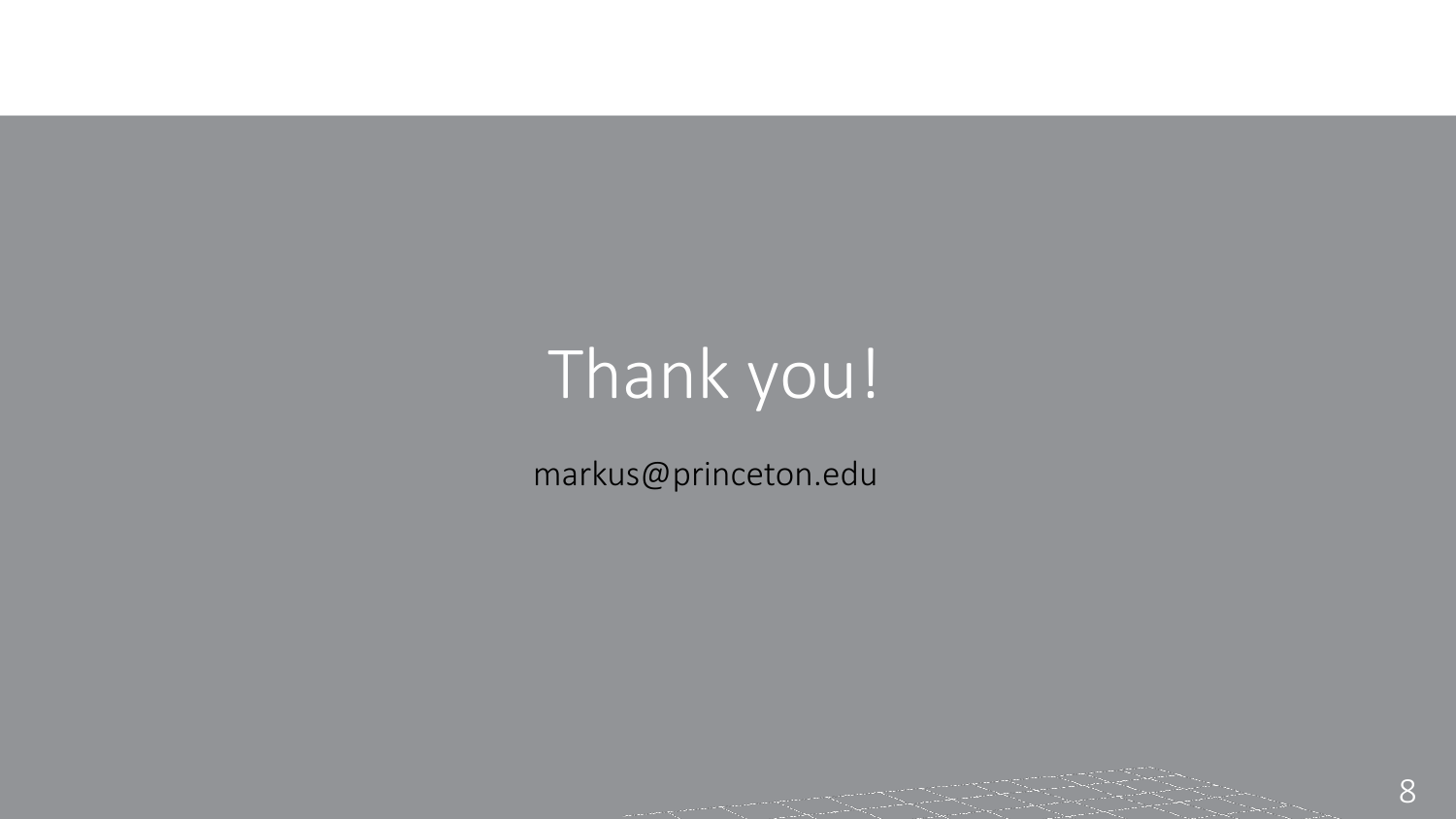### **PUBLIC AND PRIVATE SPHERES AND THE AUTHENTIC SELF**

Work in progress!!!

Princeton University Bendheim Center Markus' Academy September 24, 2020



,

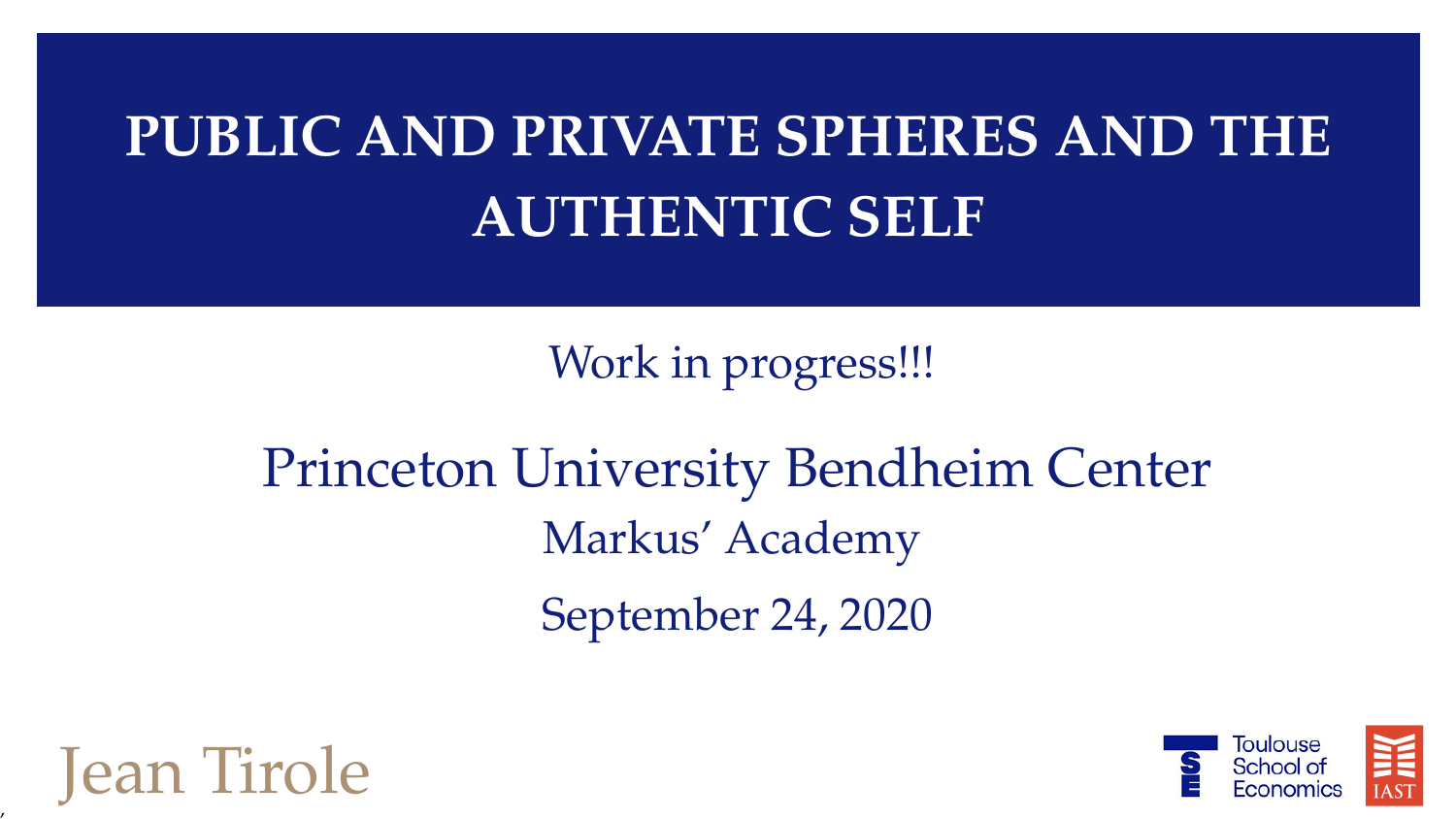Two observations

- Technological revolution [AI, ratings, facial recognition, recording of online and public space interactions, data externalities.  $\Box \Rightarrow$  our life is more and more exposed to public view
- Experimental literature: we change our behavior when observed by others whose judgment we value (more signaling = less authenticity)

How will this alter the nature of our social relationships, and is this desirable? Failing empirical evidence on the matter, can theory shed some light on the design of privacy policies?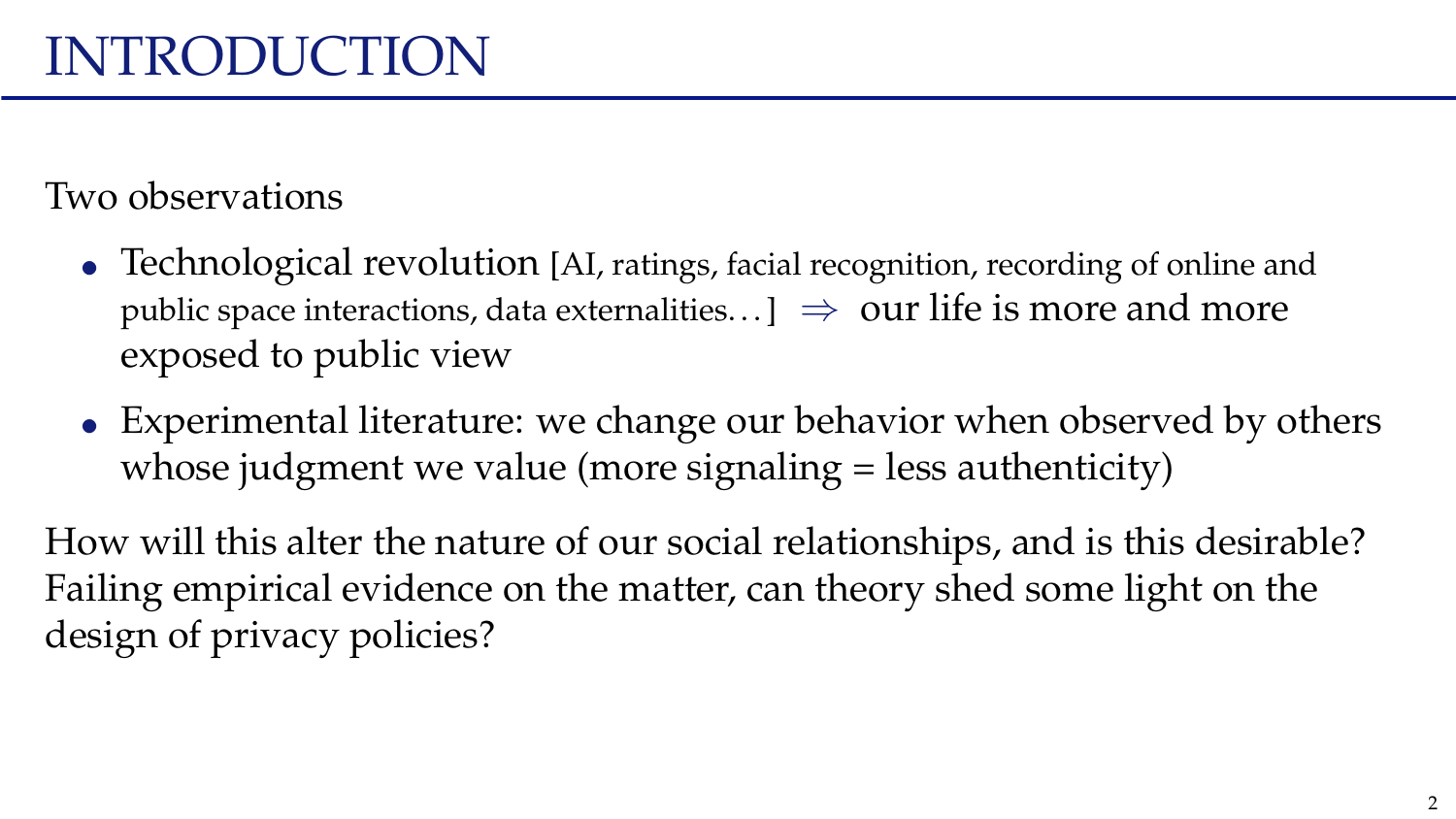Inflation of the public sphere entails both a *level* and a *composition* effect:

- (1) Behaviors that once belonged to the private sphere become observable to a larger audience. How will private sphere be affected?
- (2) Expansion of the public sphere is not random: the selective relationships of our private sphere are biased towards like-minded and caring individuals. Behavioral implications?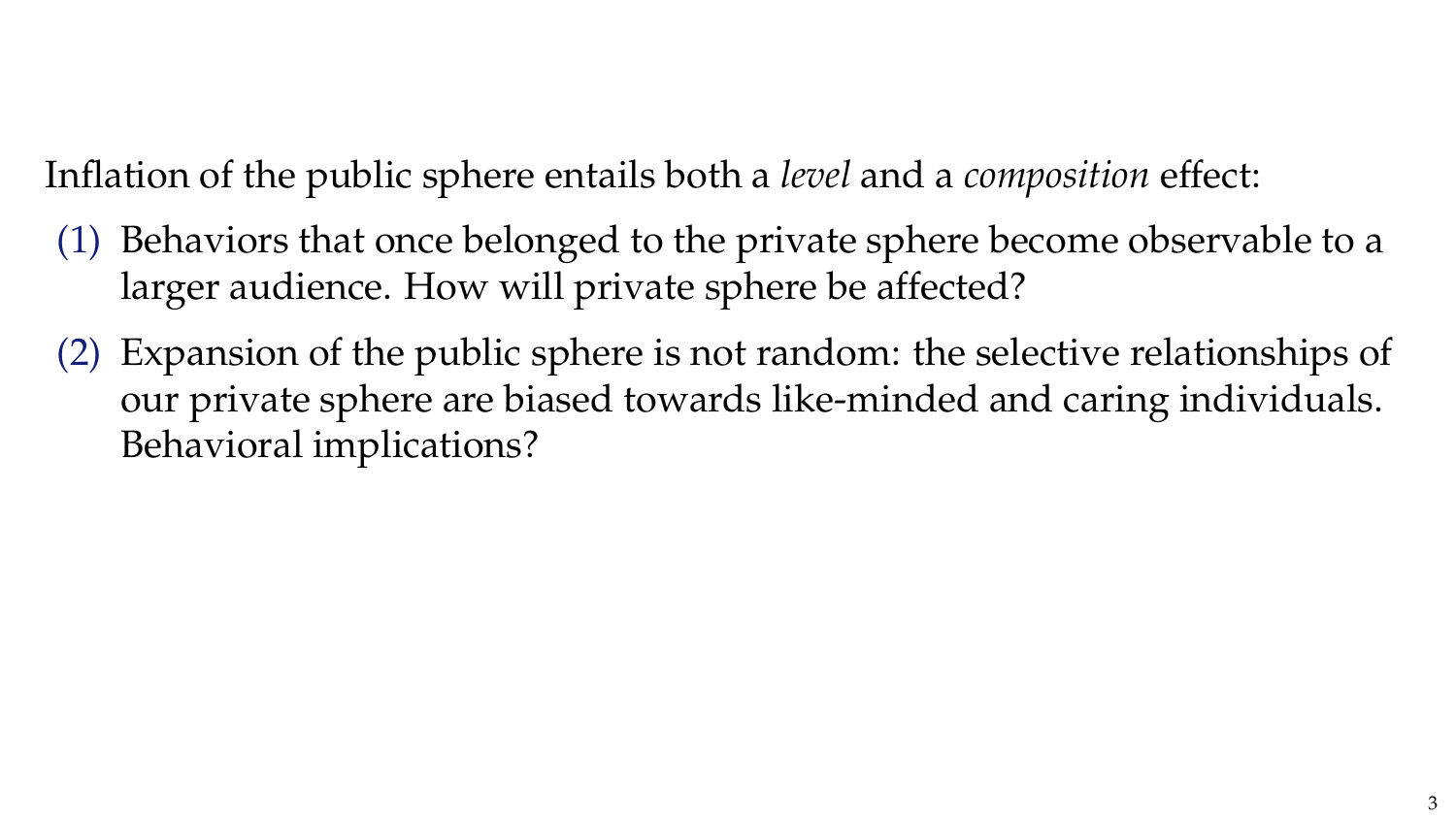Considerable lab-and-field evidence:

*"Giving a socially-valued behavior more visibility makes it more prevalent"*

This paper: making a behavior more visible may not increase its frequency in environments that diverge from the ones used in existing experiments. Two apparent caveats in above statement:

- (1) *Single activity*. Consider signaling environment in which the individual's trait to be signaled (say, prosociality) is correlated or the same across *multiple activities*: increased visibility of an activity increases signaling incentive on this activity but alters it in others.
- (2) *Socially valued activity*. Corrida or boxing attendance, religious slaughtering of an animal: A fraction of the population may infer good traits (attachment to cultural roots, conviviality) while others will find the behavior repulsive. Politics, religion, sexuality. . .
- $\Rightarrow$  Two topics
	- (1) multitasking (public and private sphere)
	- (2) divisive behaviors.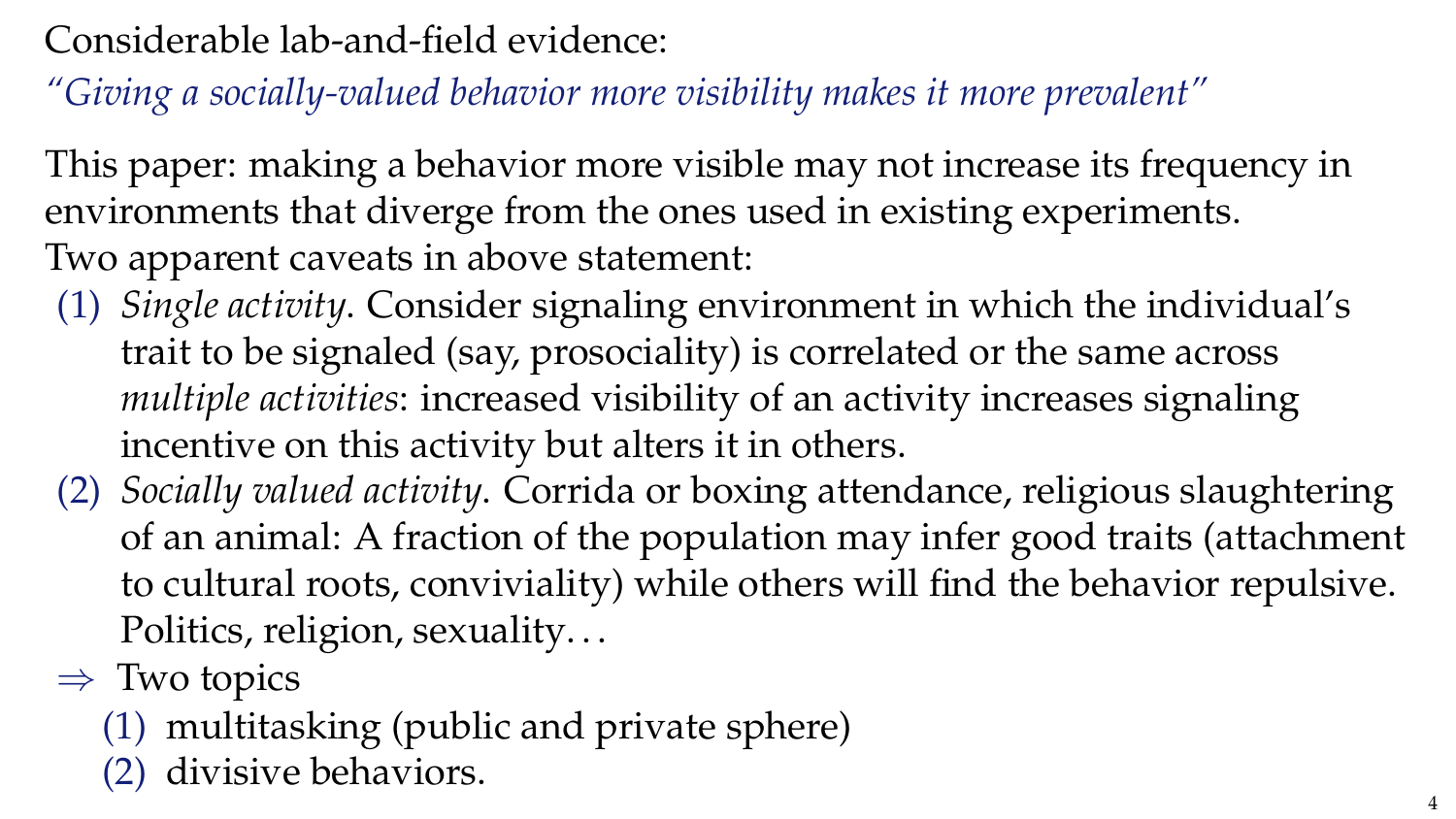#### *Add the normative dimension to the picture*

We will focus on diagonal entries in:

| Consumption<br>Heterogenous<br>trait     | exerts an externality                                    | is victimless                                                         |
|------------------------------------------|----------------------------------------------------------|-----------------------------------------------------------------------|
| is a vertical<br>attribute<br>(altruism) | consensual consumption<br>(prosocial behavior)<br>Part 1 | status<br>consumption                                                 |
| is an horizontal<br>attribute<br>(taste) | mixed<br>case                                            | divisive consumption<br>(religious, politics,<br>sexuality)<br>Part 2 |

Upper-right corner: conspicuous consumption [Veblen, Pesendorfer, Bagwell-Bernheim. . . ]

Lower-left corner: Two-dimensional type (altruism, taste)? Less frequent (externality, yet not consensual)?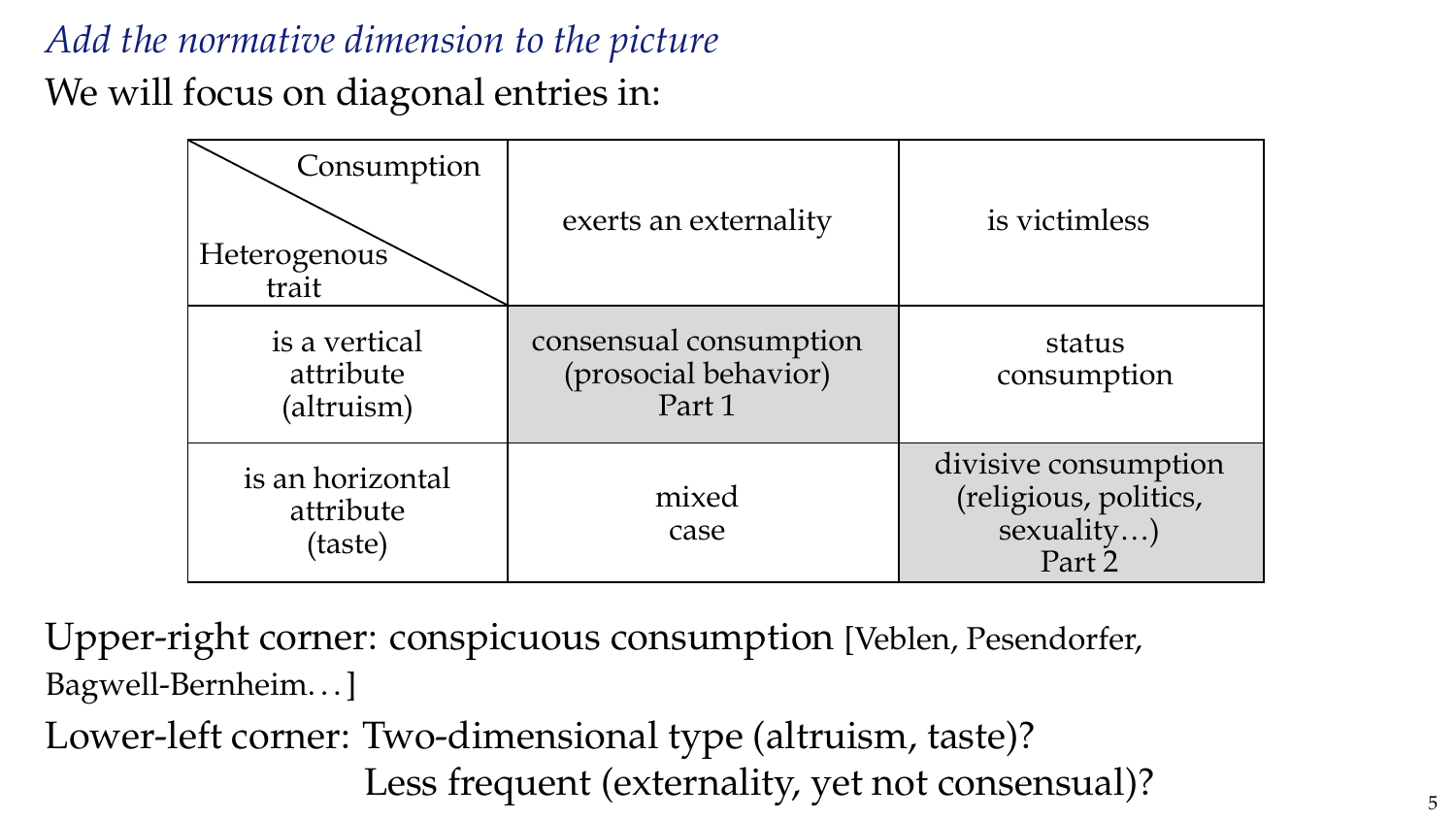#### (1) Consensual behavior

- Single task: classic model, behavior driven by reputational concerns. Giving the behavior more visibility indeed makes it more prevalent.
- Multiple actions, some in private sphere, others public. Presumably better behavior in public sphere. Impact of an expansion of the public sphere on private sphere behavior? Is expansion overall desirable?

(2) Divisive behavior

- Impact of privacy on authenticity?
- Public policy?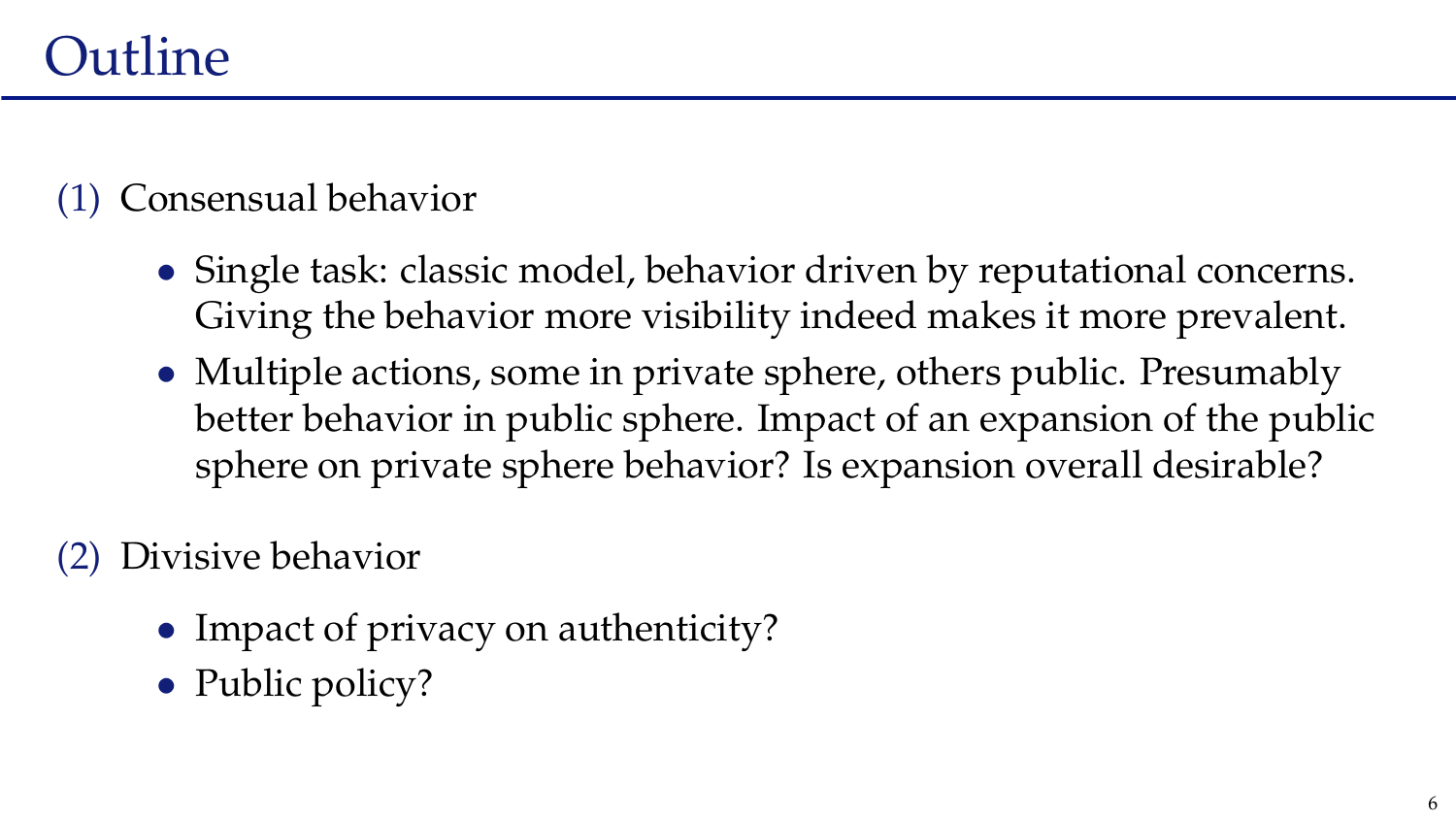#### *(Some) related literature*

- Modeling: that of signaling prosocial behavior [e.g. Bénabou-Tirole 2006] Review of empirical evidence [Ashraf-Bandiera 2018, Bursztyn-Jensen 2017].
- Posturing and privacy: effect of visibility [e.g. Ali-Bénabou 2019], chilling effect [e.g. Jann-Schottmüller 2020], under/over signaling [e.g. Ball 2020, Bonatti-Cisternas 2020, Bernheim-Bodoh-Creed 2019]. Literature varies number of actions or their visibility. In part 1, multiple audiences with different information structures.
- Signaling to multiple audiences [e.g. Gertner et al 1988, Spiegel-Spulber 1997, Austen-Smith-Fryer 2005, Bar-Isaac-Deb 2014, Bouvard-Levy 2017, Bursztyn et al 2017]. In part 2, endogeneity of information is key.
- Philosophy: authenticity (associated with privacy) often synonym of emancipation.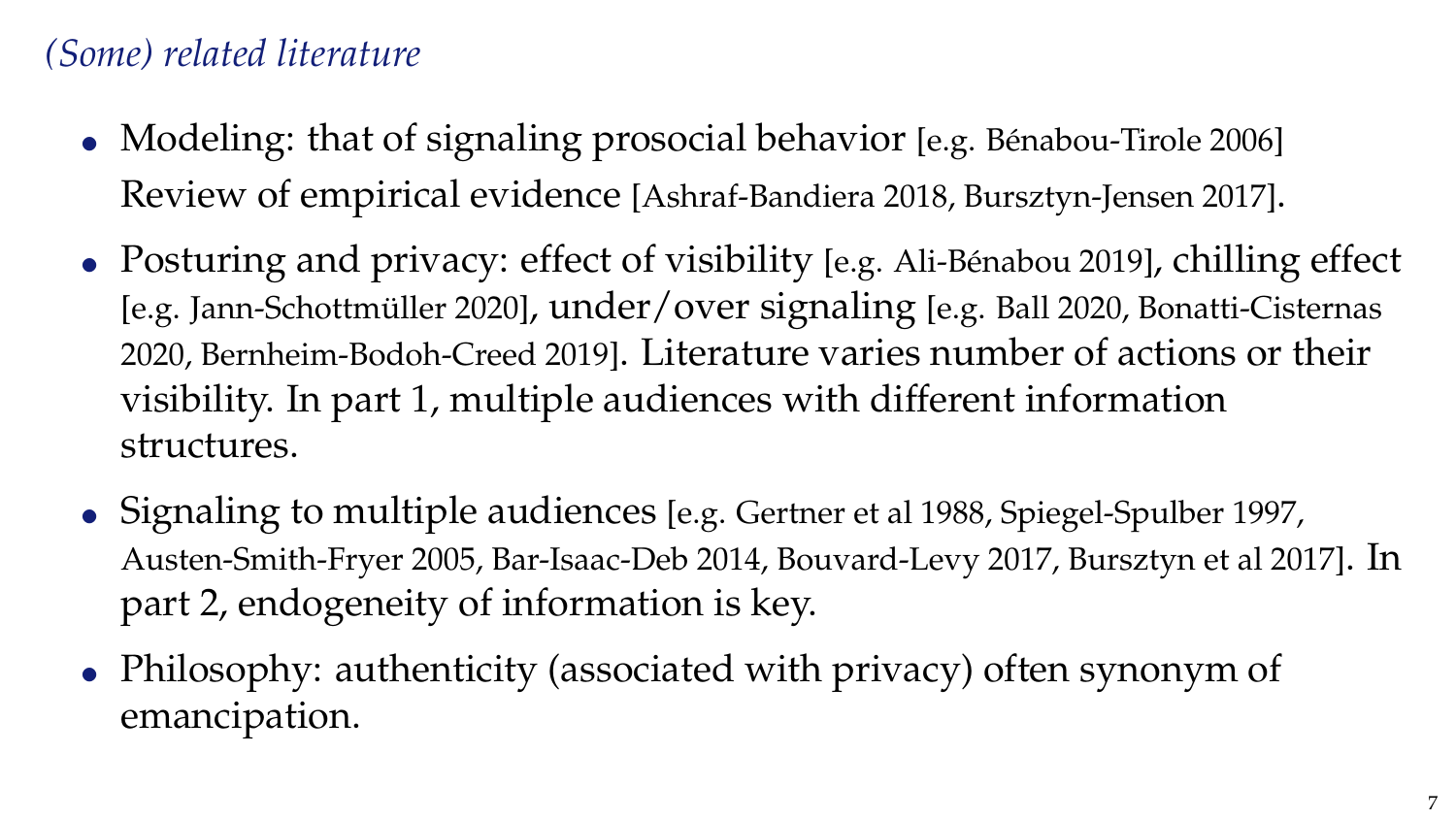#### *Single-task benchmark*

```
Agent i selects a_i \in \{0, 1\}
```
 $a_i = 1$ 

- is pro-social (generates some externality  $e > 0$ )
- is costly for agent  $i(c > 0)$
- intrinsic motivation  $v_i \sim dF(v_i)$  on  $\mathbb{R}^+$

Payoff

$$
u_i = (v_i - c)a_i + θ\hat{v}_i(a_i)
$$
  
intrinsic  
motivation  
concerns  
Welfare:  $(v_i - c + e)a_i$  (image is positional/zero sum)  
Note: θ may be an average (e.g. θ =  $\int_0^\infty θ(v)dF(v)$ ). "Privacy" ←  
low θ.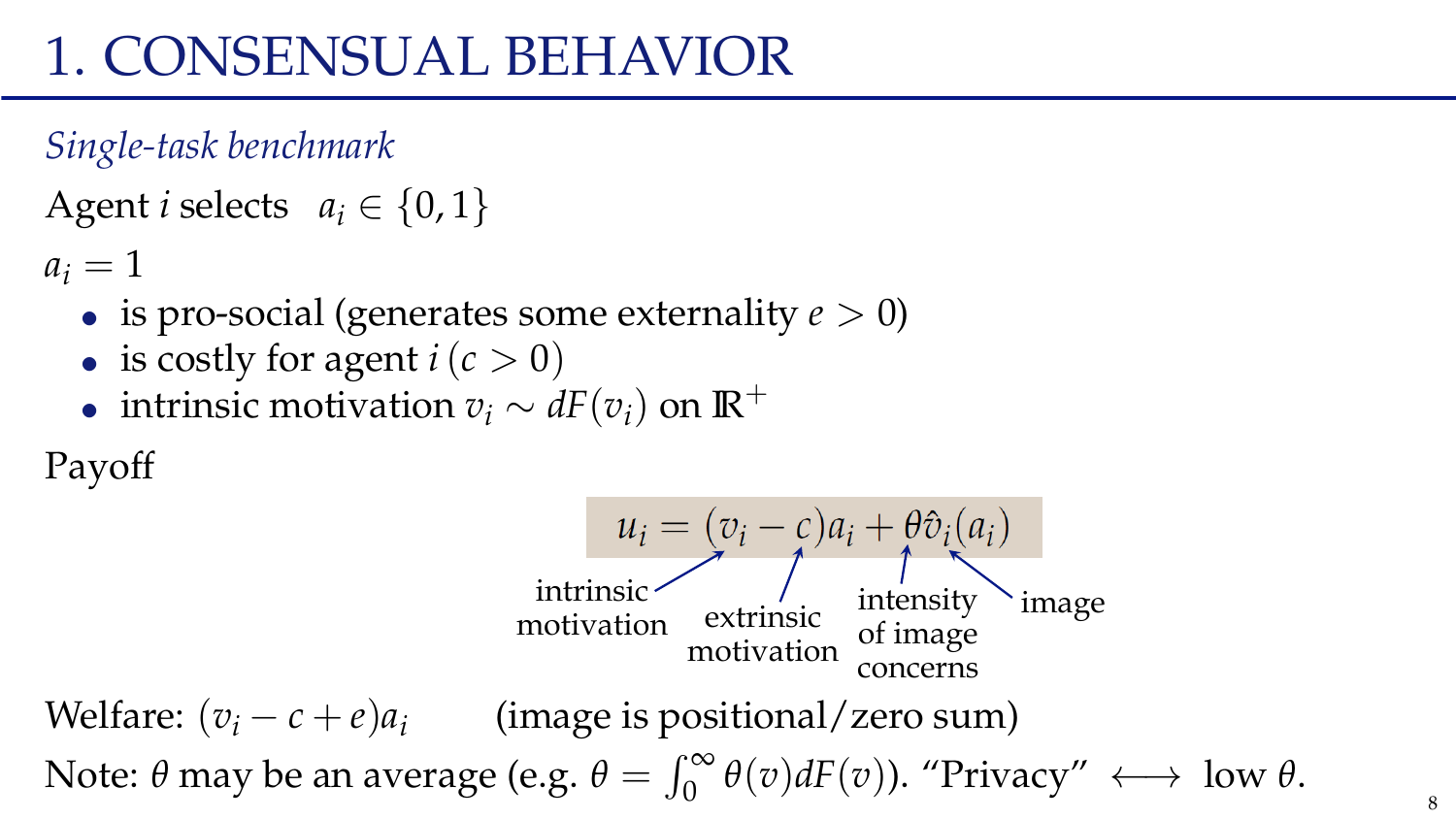*Equilibrium:* selects  $a_i = 1$  iff  $v_i \ge v^*$ , where

$$
v^* - c + \theta \Delta(v^*) = 0
$$

#### and

$$
\Delta(v^*) \equiv M^+(v^*) - M^-(v^*) \equiv E[v|v \ge v^*] - E[v|v < v^*].
$$

Assume  $v^* - c + \theta \Delta(v^*)$  increasing in  $v^*$ : Guarantees uniqueness of  $v^*$ . Authenticity (flip side of signaling):  $A \equiv \frac{v^*}{c} = 1 - \frac{\theta \Delta(v^*(\theta))}{c}$  $\frac{\partial}{\partial c}$  decreases with  $\theta$ .

An increase in authenticity is  $\begin{cases} \text{ desirable ("emancing") if } e < \theta \Delta(v^*) \end{cases}$ undesirable otherwise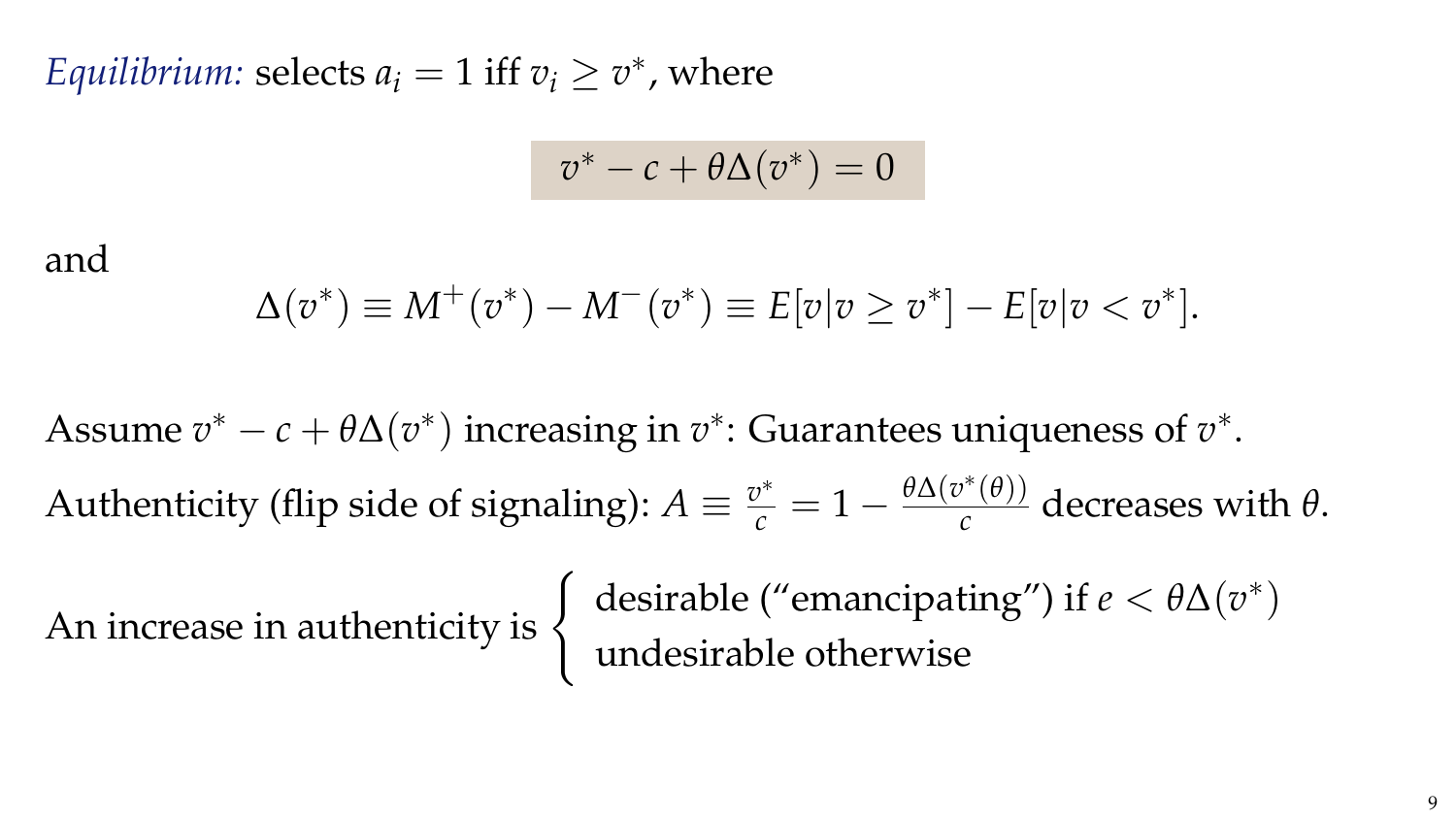#### *Multi-tasking*

Same social preferences, but multiple actions *aij*, each with some counterparty *j*

- *s* (for "silo") in private sphere: only *j* learns  $a_{ii}$
- $\bullet$  *t* (for "transparency") in public sphere: everyone learns  $a_{ij}$ .

Assume a continuum of actions (could be finite number, even only 2) Focus on deterministic, symmetric behavior

$$
a_{ij} = \begin{cases} a^s & \text{in private sphere} \\ a^t & \text{in public sphere} \end{cases}
$$

Agent *i* solves

$$
\max_{(a^t,a^s)\in\{0,1\}^2}\left\{(v_i-c)(ta^t+sa^s)+\theta[t\hat{v}_i(a^t)+s\hat{v}_i(a^t,a^s)]\right\}
$$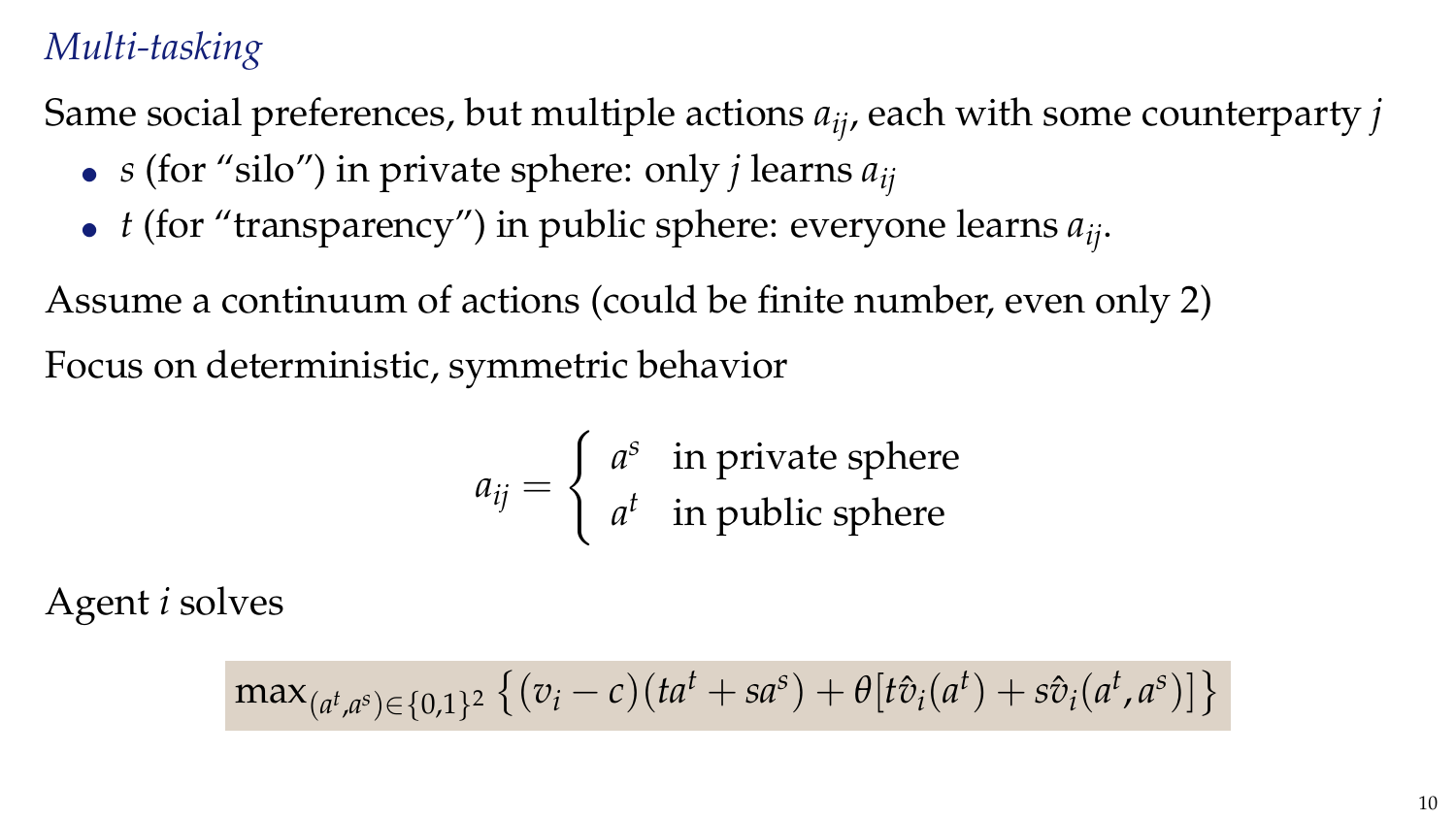Look for two cutoffs:  $v^t < v^s$ .

$$
0 \t vt
$$
  
\n
$$
at = as = 0
$$
  
\n
$$
at = 1 > 0 = as
$$
  
\n
$$
at = as = 1
$$

First-order condition if interior, letting  $M(v_0, v_1)$  denote the mean of *v* conditional on  $v \in [v_0, v_1]$ , in the private sphere:

$$
v^s - c + \theta[M^+(\overline{v}^s) - M(\overline{v}^t, \overline{v}^s)] = 0
$$

and (public sphere: scores double)

$$
t[v^t - c] + \theta \left[ t[M^+(v^t) - M^-(v^t)] + s[M(v^t, v^s) - M^-(v^t)] \right] = 0
$$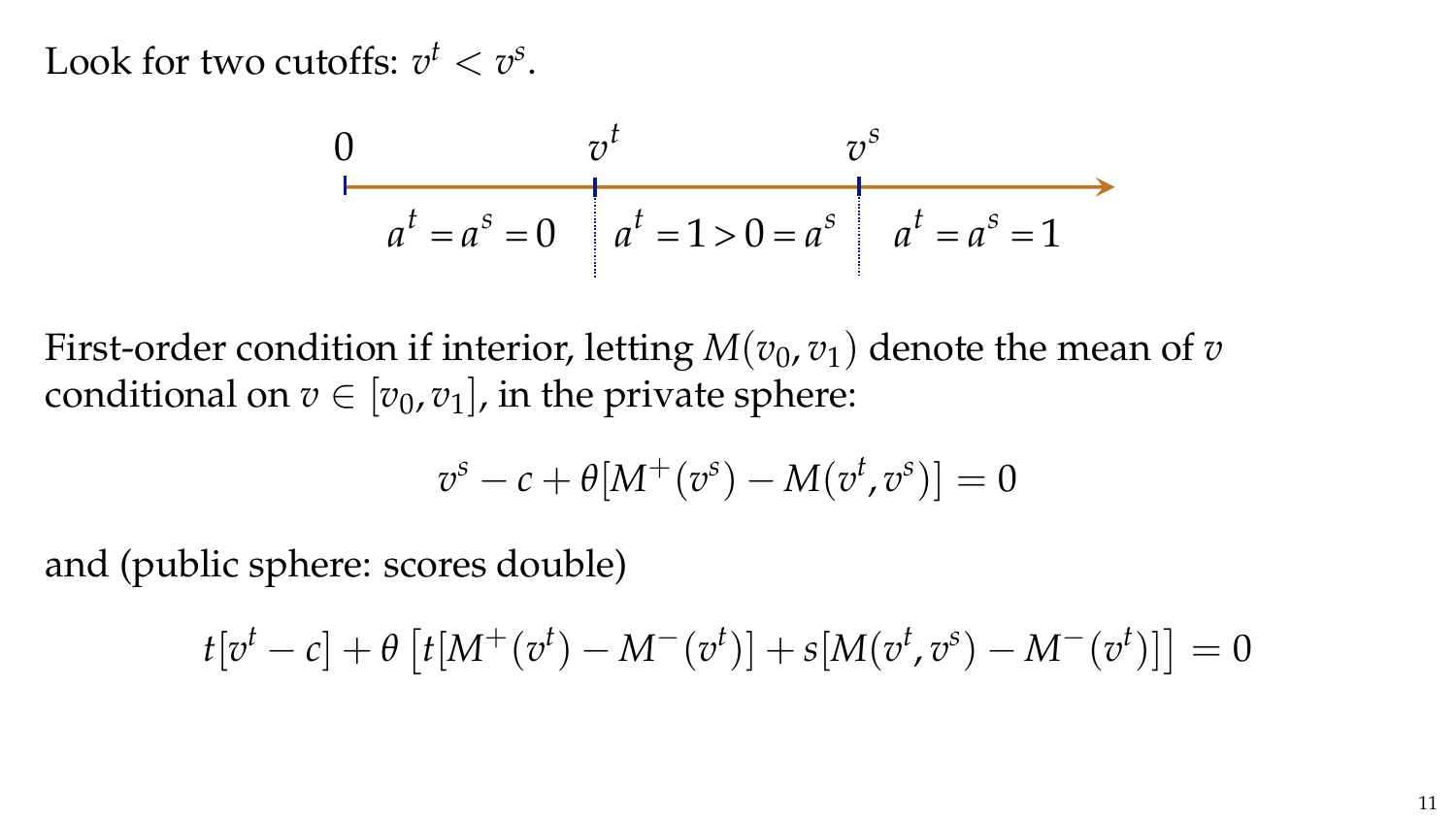#### *Properties of equilibirum*



Equilibrium contributions (where  $v^* - c + \theta \Delta(v^*) = 0$ )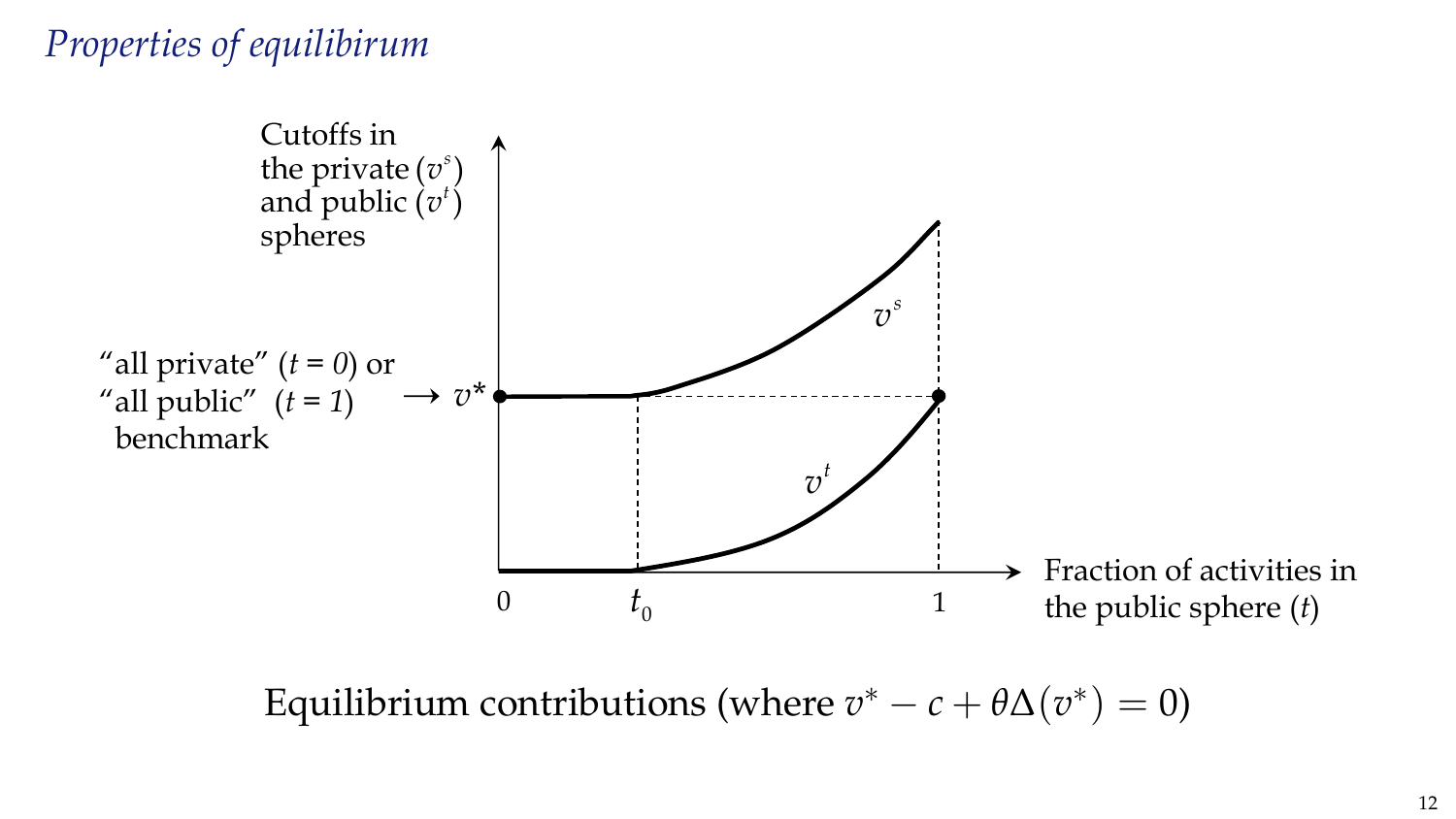#### *Insights*

- *Misallocation of effort*  $(v^s > v^t)$
- *Public sphere reduces prosociality in private sphere*  $(v^s \ge v^*)$ ; already apart from the chaff
- Crowding out by public sphere
	- ❍ An increase in *t* reduces pro-sociality in both spheres
	- ❍ *An increase in t reduces a over some range* ¯

 $(\bar{a}(0) = \bar{a}(1)$  and  $\bar{a}$  initially increasing in *t*)

 $\circ$  Uniform distribution:  $\bar{a}(t)$  hump-shaped with a peak at  $t_0$ .

Bottom line: an increase in transparency may not be desirable even if there is too little prosocial behavior (in contrast with single action).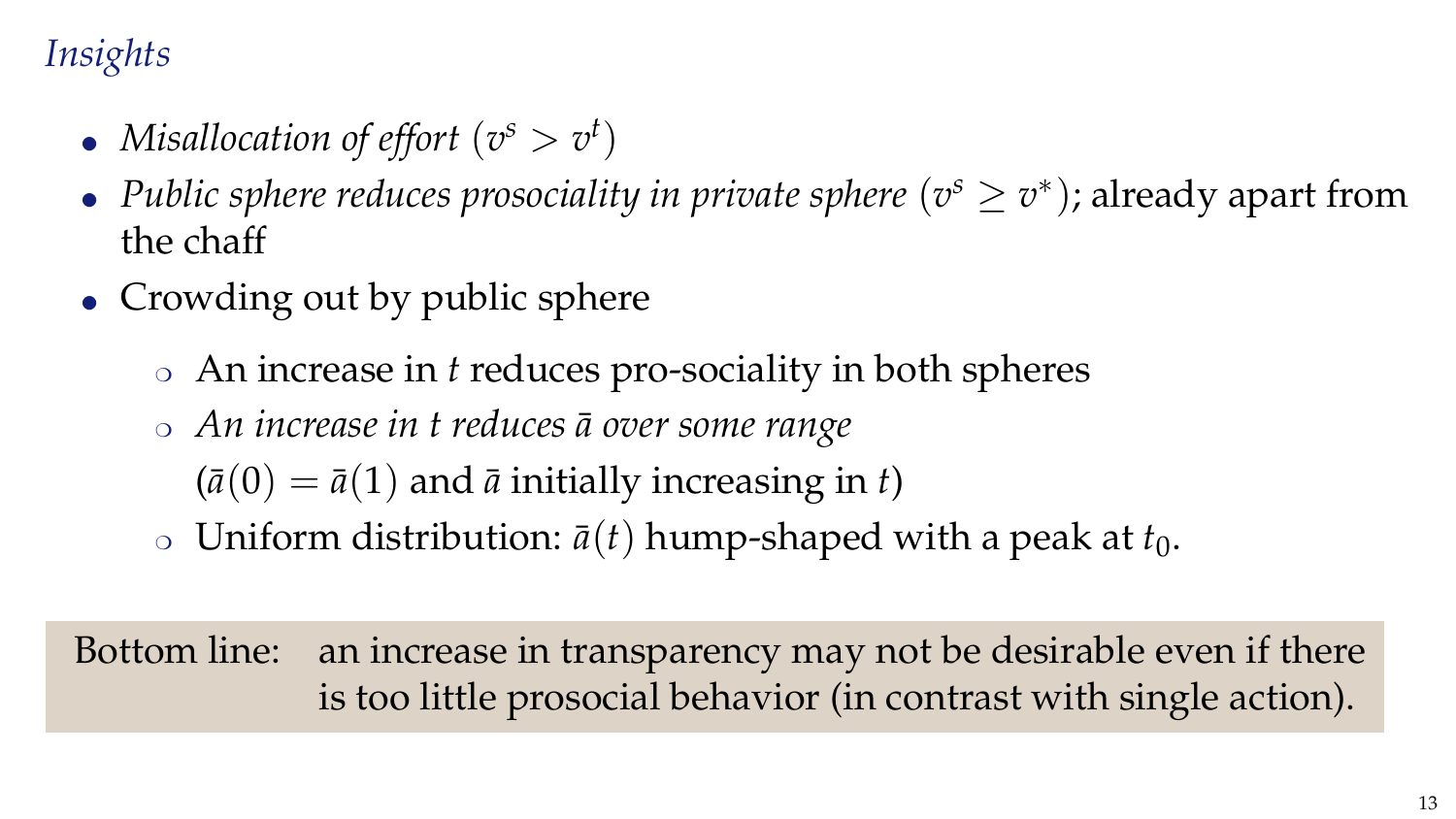People disagree as to what is "moral" or "immoral", "right" or "wrong". To capture this, we assume that

- $\bullet \, v \sim F(v)$  on **R** (not **R**<sup>+</sup>)
- *F* symmetric around 0

#### *Measuring lack of concensus*

- (a) *Symmetry* of *F* in itself captures a strong form of disagreement
- (b) *Polarization* (comparison among symmetric distributions)

*F*(*v*,  $\rho$ ) where  $\rho$  is a *rotation* index (*F*<sub> $o$ </sub>  $\geq$  0 for *v*  $\leq$  0 and *F*<sub> $o$ </sub>  $\leq$  0 for *v*  $\geq$  0).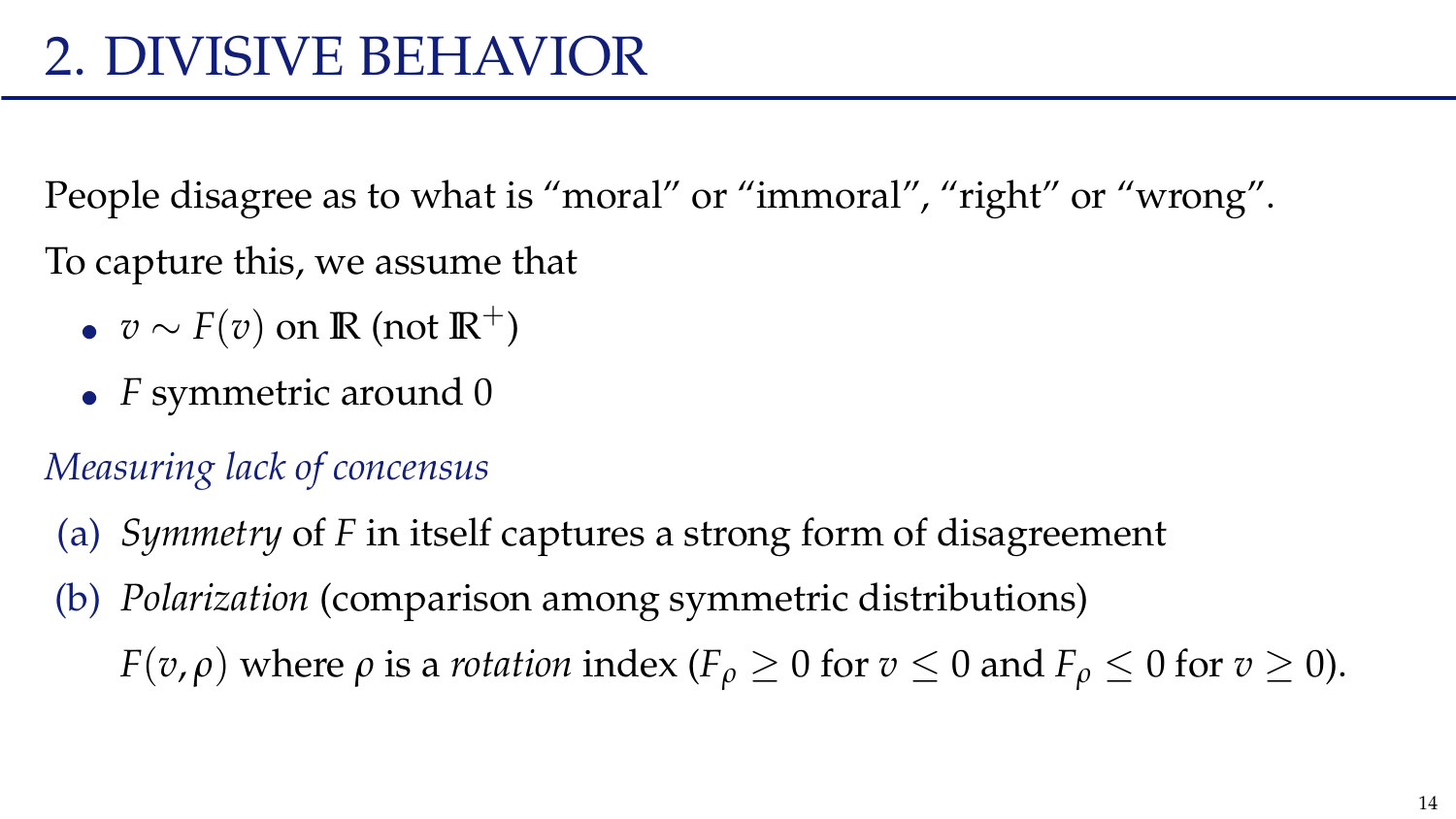*Social approval:*  $\theta(v_i)$  such that  $\theta(0) = 0$  and  $\theta$  symmetric and increasing Image remains a positional (zero-sum) good

(Single) action: 
$$
a_i \in \{-1, 0, 1\}
$$
  
"Acting"  $(a_i \in \{-1, 1\})$  entails a cost  $c \ge 0$ .

Agent *i*'s payoff function

$$
v_i a_i - c|a_i| + \int_{-\infty}^{+\infty} \theta(v_j) \hat{v}_{ji} dj
$$

Assumed choice: victim-less behavior  $(e = 0)$ .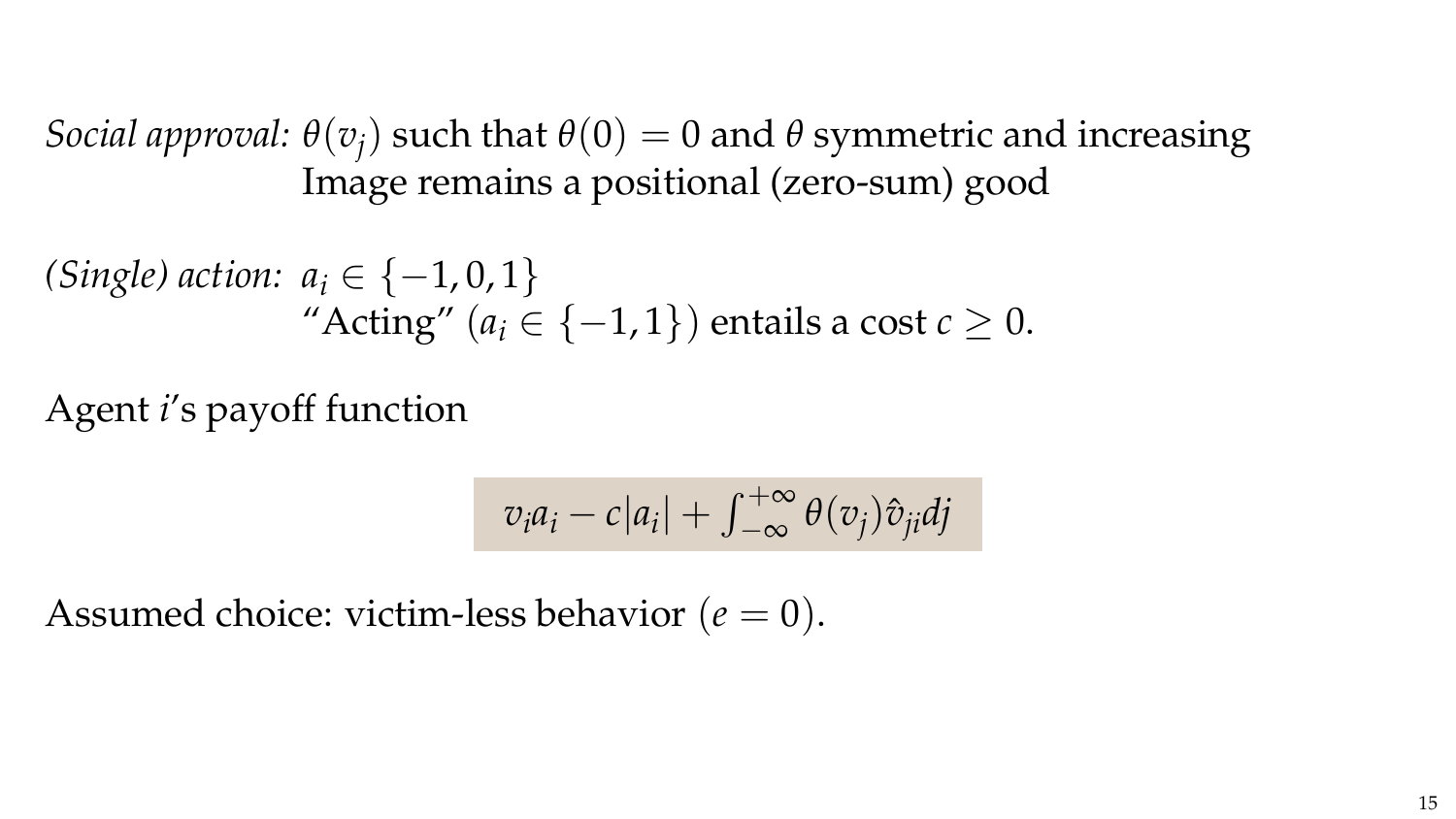(a) *Privacy as activity-contingent visibility*

Action  $a_i = +1$  (resp.  $a_i = -1$ ) is observed by agents who select the same action. Non-action  $a_i = 0$  is observed by no-one.

- safe space frequented only by peers (church, corrida, club, political party)
- captures in a stark form idea that social relationships are biased toward like-minded individuals.

Incentive compatibility  $\Rightarrow$  monotonicity/thresholds  $v^- \leq v^+$ .

Let  $\Theta(v^+) \equiv \int_{v_0}^{+\infty}$ *v*+ *θ*(*v*)*dF*(*v*) (odd function, while ∆ is even): weight put on image/in-group (out-group unable to tell  $a_i = 1$  and  $a_i = 0$  apart)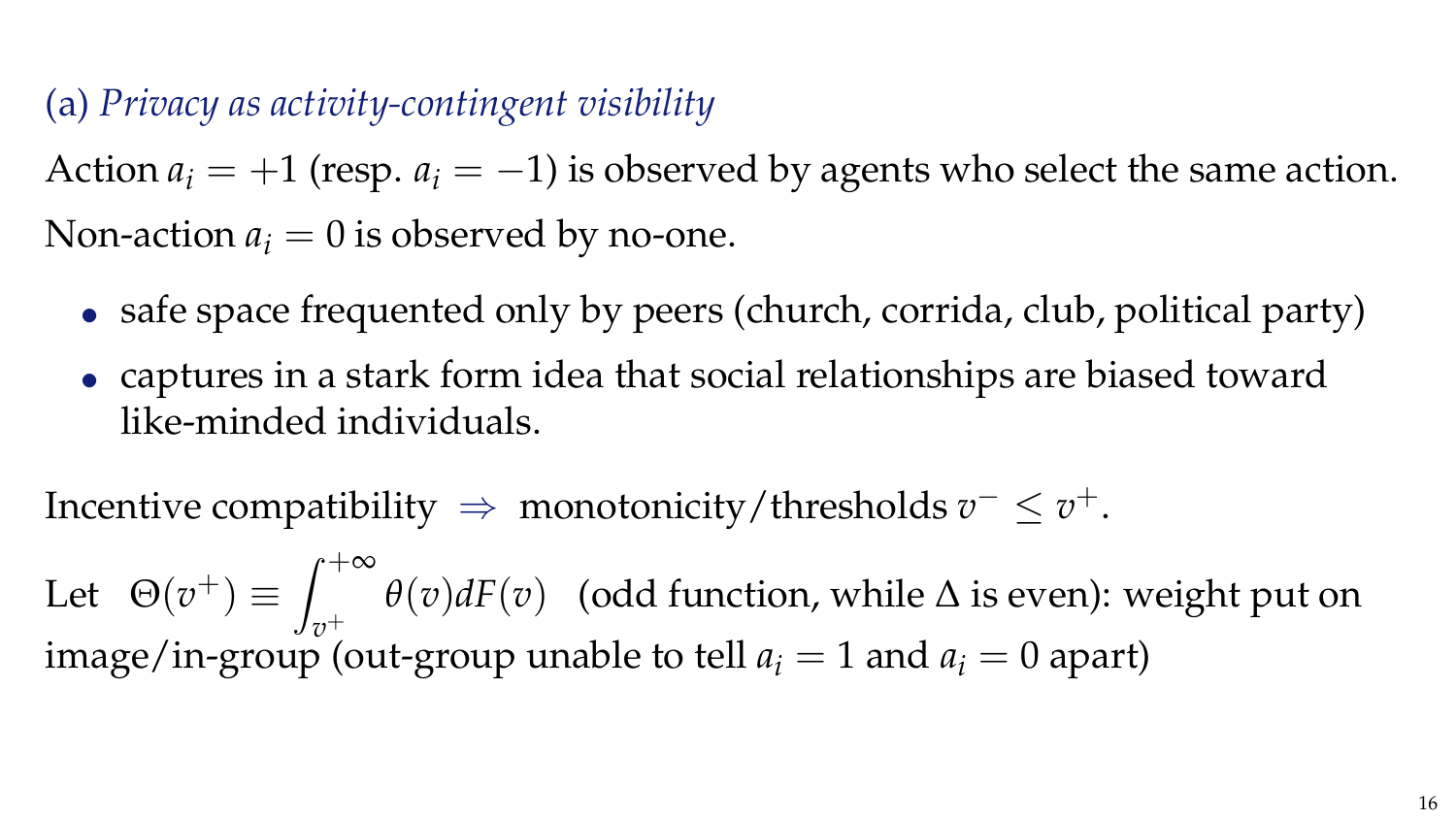#### *Equilibrium*

• Must be symmetric: 
$$
v^+ = -v^- = v^s \ge 0
$$

$$
\bullet \quad \ v^s - c + \Theta(v^s) \Delta(v^s) = 0 \qquad \Big( A = 1 - \frac{\Theta(v^s) \Delta(v^s)}{c} \Big) \text{ if } v^- < 0 < v^+
$$

(otherwise  $v^s = 0$  and non-action is not selected).

#### *Contrast with transparency* (*a<sup>i</sup>* observed by all)

Then no image concerns (what is approved by some is disapproved by others)

$$
v^t - c = 0 \qquad (A = 1)
$$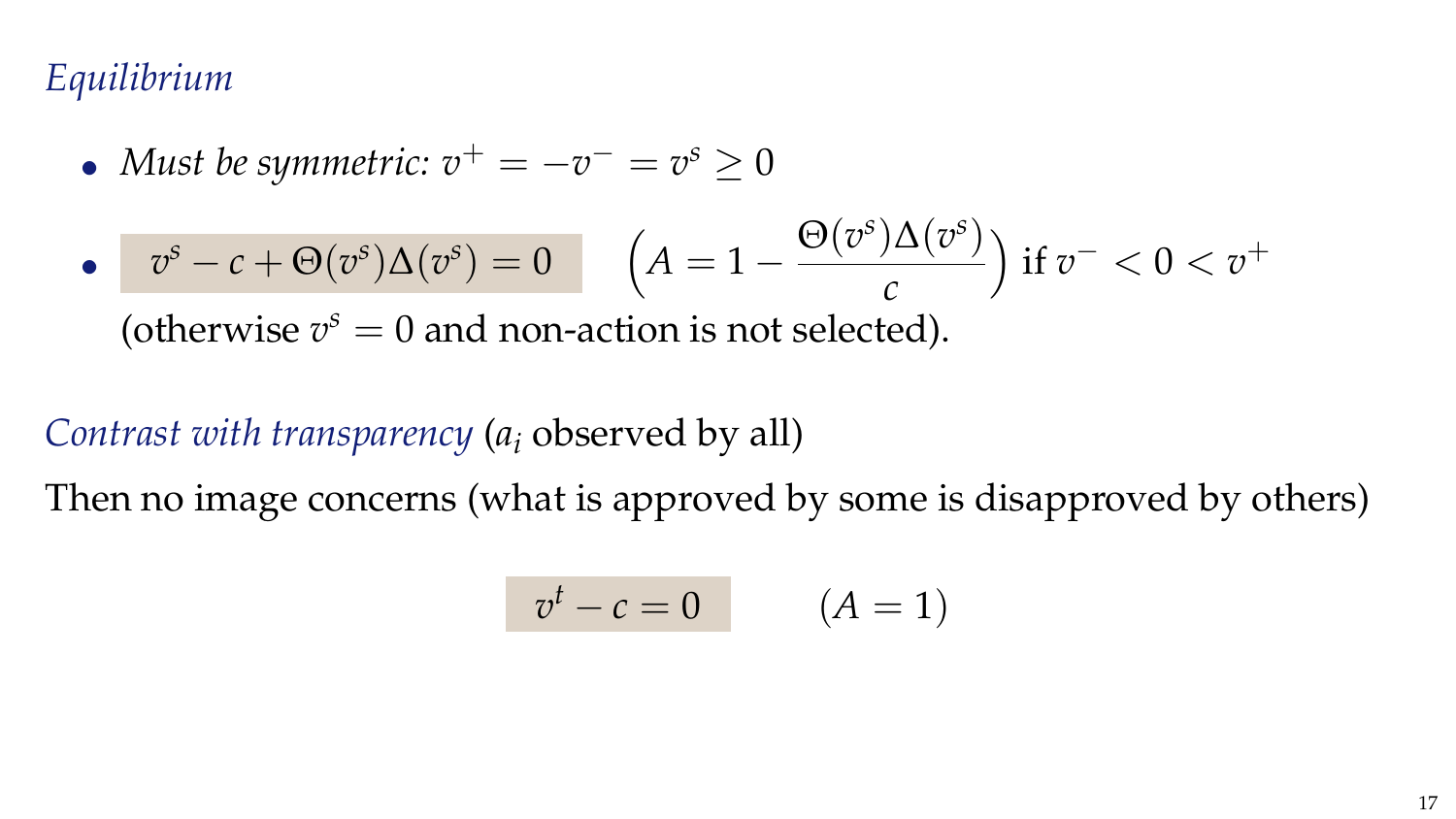#### Proposition (divisive behaviors)

(i) Authenticity. Transparency yields authentic behavior while privacy, by encouraging agents to impress like-minded peers, does not. Authenticity under privacy decreases both with the importance of social approval and with polarization.

(ii) Welfare. Welfare is higher under transparency.

#### *Turns consensual-behavior benchmark on its head*

Privacy  $\begin{cases} (1) & \text{encourages signaling (at the expense of moderate)} \\ (2) & \text{is well for instance, during the scheme of outer ellipse.} \end{cases}$ (2) is welfare-reducing despite absence of externality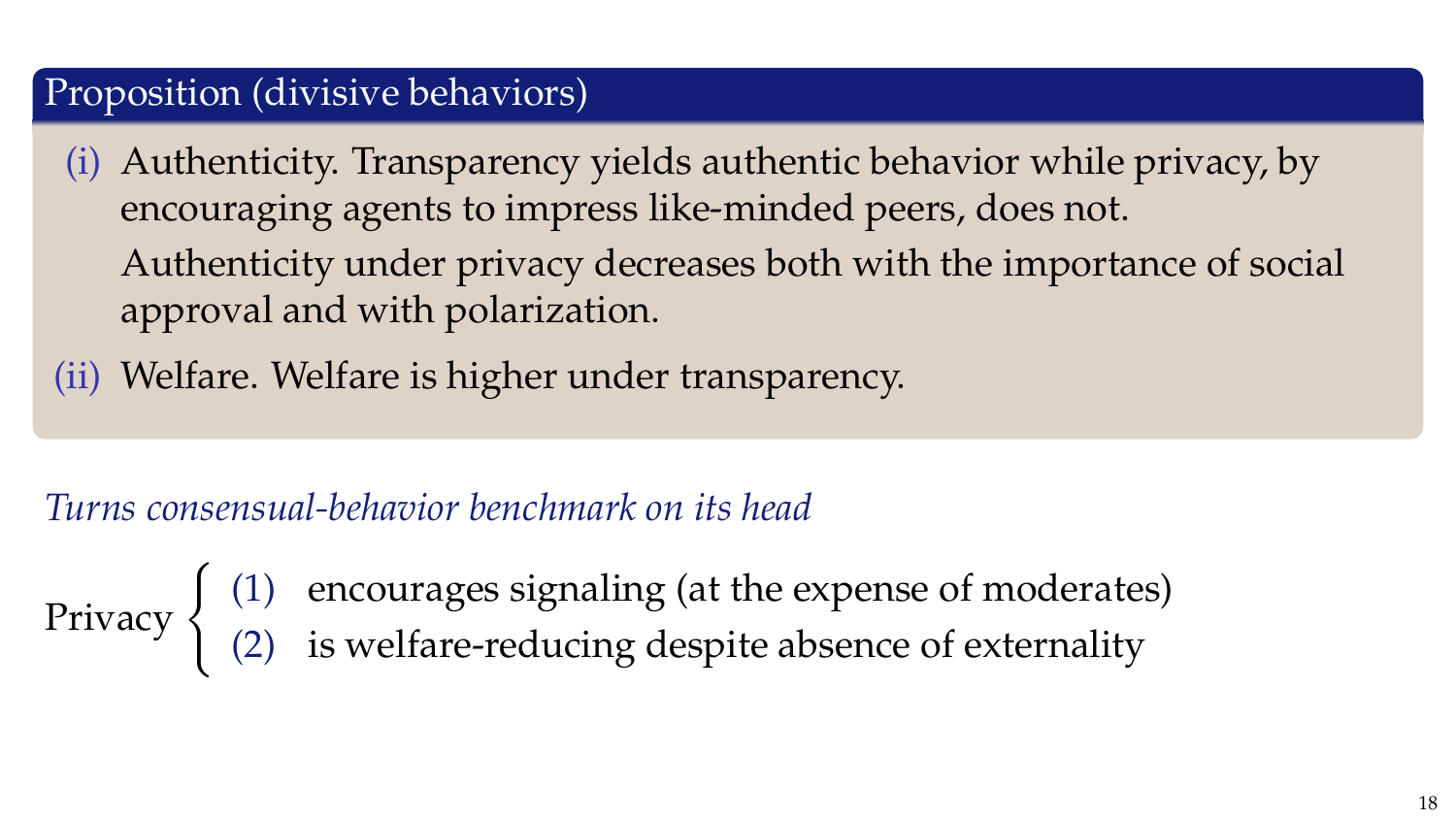#### (b) *Endogenous visibility*

#### (i) *Status-quo = full privacy* (work in progress)



Lexicographic preferences for simplicity:

- (1) Extrinsic, intrinsic & image motivation
- (2) If information available about others, consult it.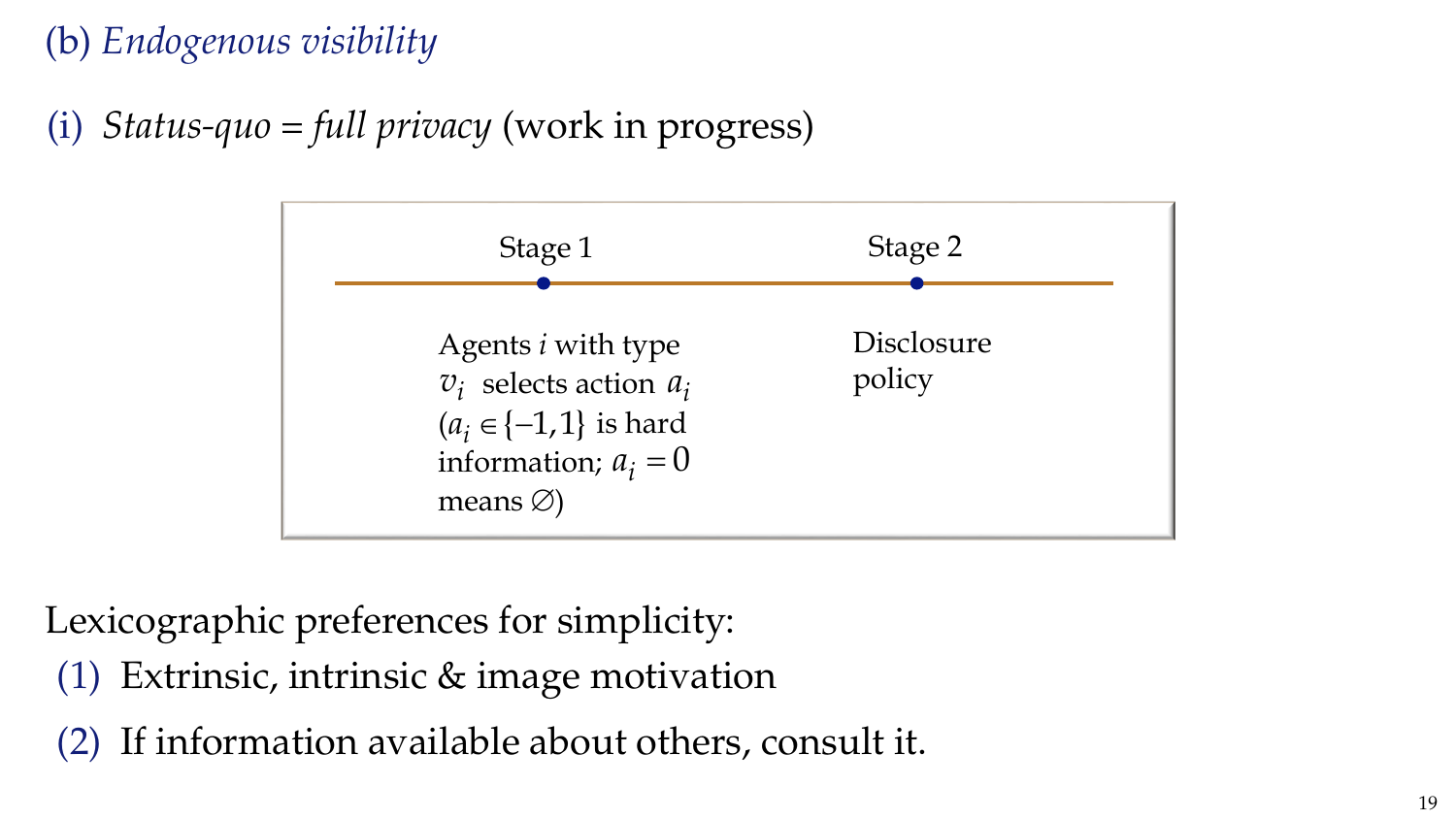Repository = two-sided platform/club defined by information that is required to have access to repository's information

Left and right repositories: recreate safe spaces (visibility only to ingroups/peers).

#### Proposition (disclosing behavior)

The outcome under activity-contingent visibility is still an equilibrium when privacy is full, but agents can share their information within repositories.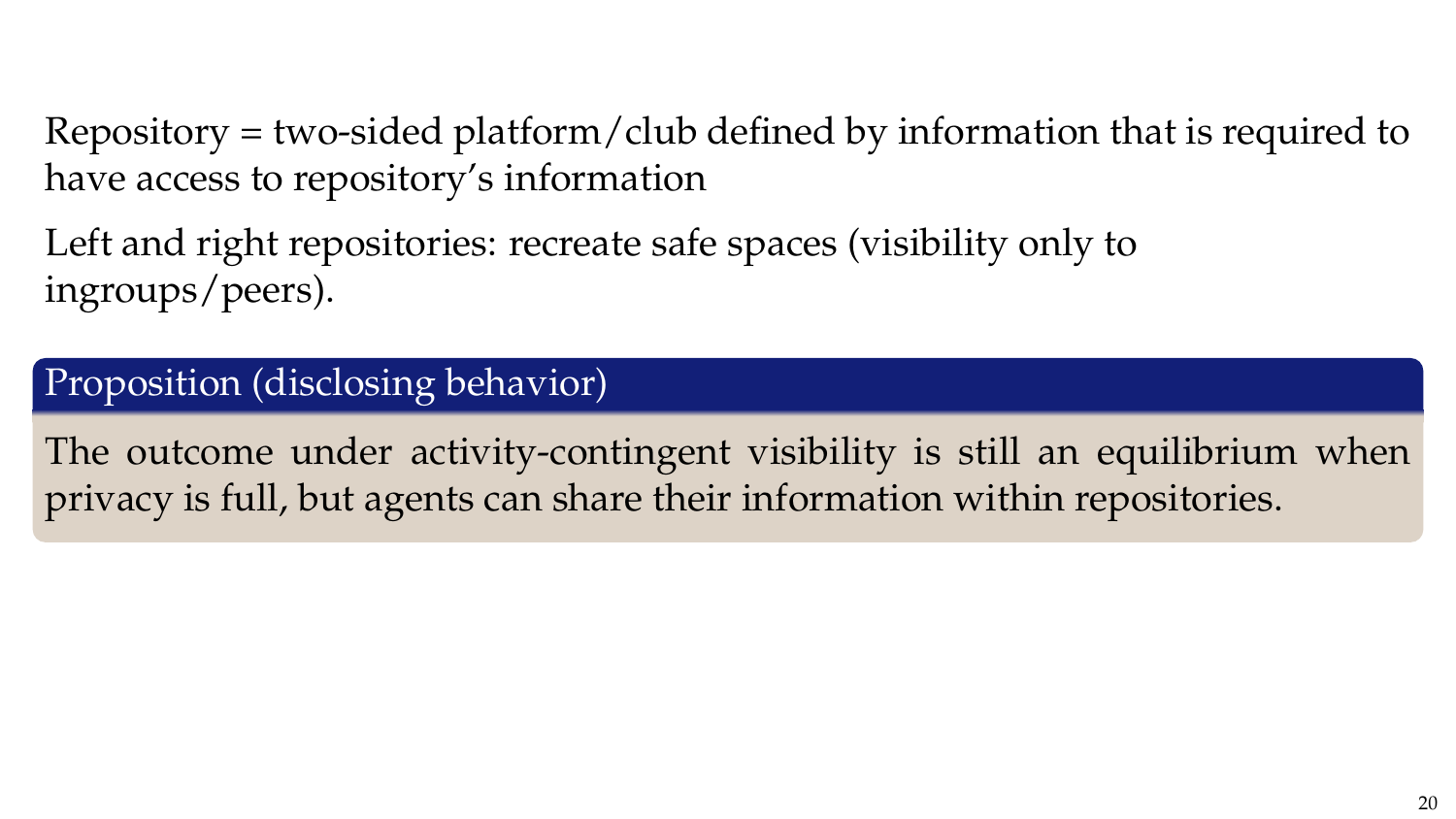(ii) *Status-quo = full transparency*

Outgroup transparency

Hiding cost

- sexual minorities not enjoying public space together
- not using freedom of speech
- resorting to costly or untrustworthy supplier

Hiding cost  $h > 0$  to be seen only by peers.

Then 
$$
v^* - c + \Theta(v^*)\Delta(v^*) = h
$$
  
if  $h \leq \Theta(v^*)[M^+(v^*) - M^+(-v^*)]$ 

Deadweight loss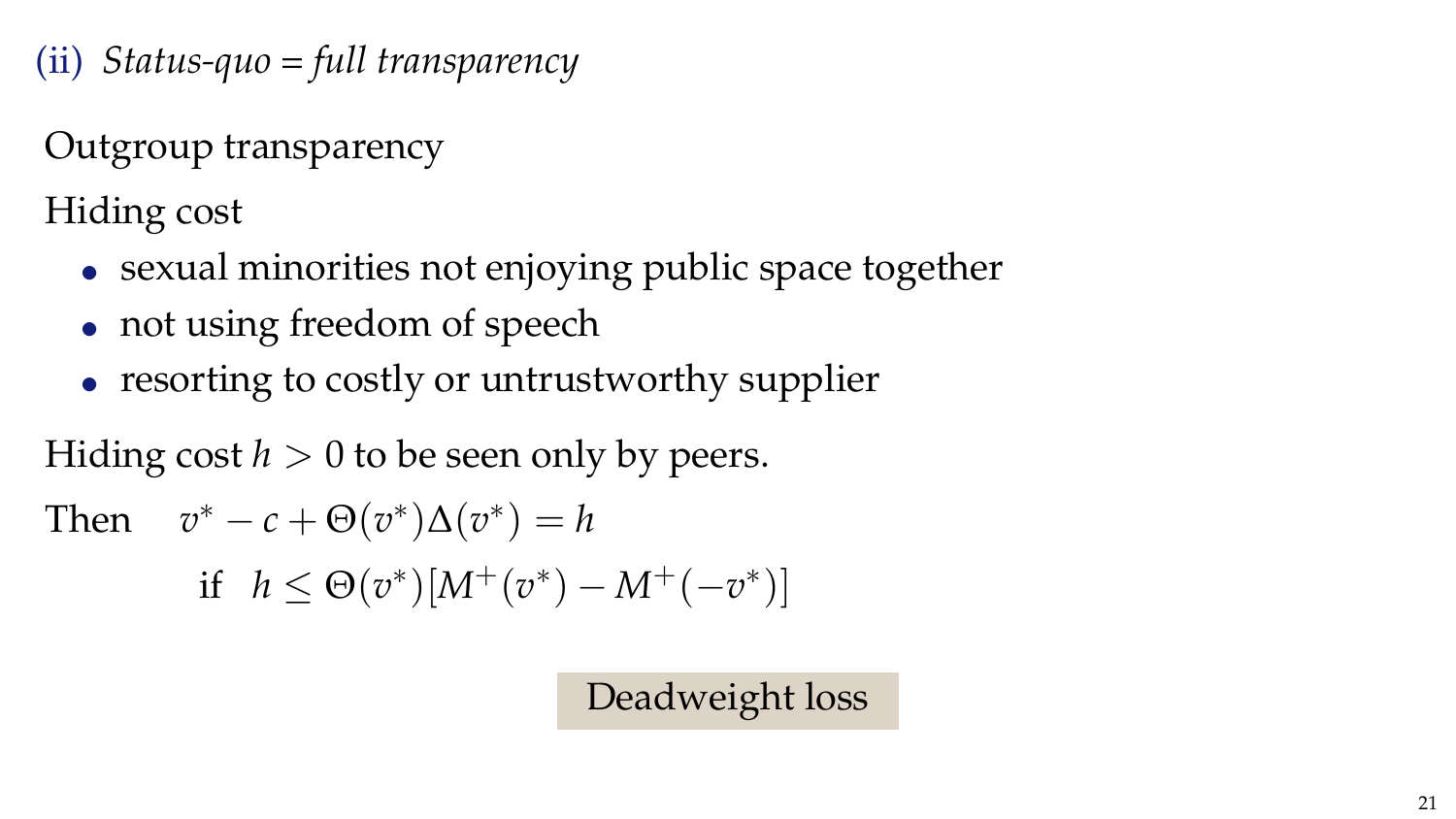### COMPETITION FOR ATTENTION

Back to consensual behavior, but what is unknown by audience is *relative* preferences, as opposed to unknown absolute empathy. Unknown relative empathy model (link to Maskin-Tirole 2019)

- $F(v_z)$  where  $z \in [0, 1]$  is rank-order  $(v_z$  increasing in *z*)
- all permutations  $j \rightarrow \omega_i(j) = z$  equally likely

$$
v^s - c + \theta \Delta(v^s) = 0
$$
 and  $v^t = c$ 

Proposition (unknown relative empathy)

Transparency reduces prosocial behavior when the individual's relative (rather than absolute) empathy is unknown. Authenticity is maximal  $(A = 1)$  under transparency.

Analogy with divisive issues: what is good news for someone is bad news for others  $\Rightarrow$  when  $\bar{a}$  large, favors become suspicious. 22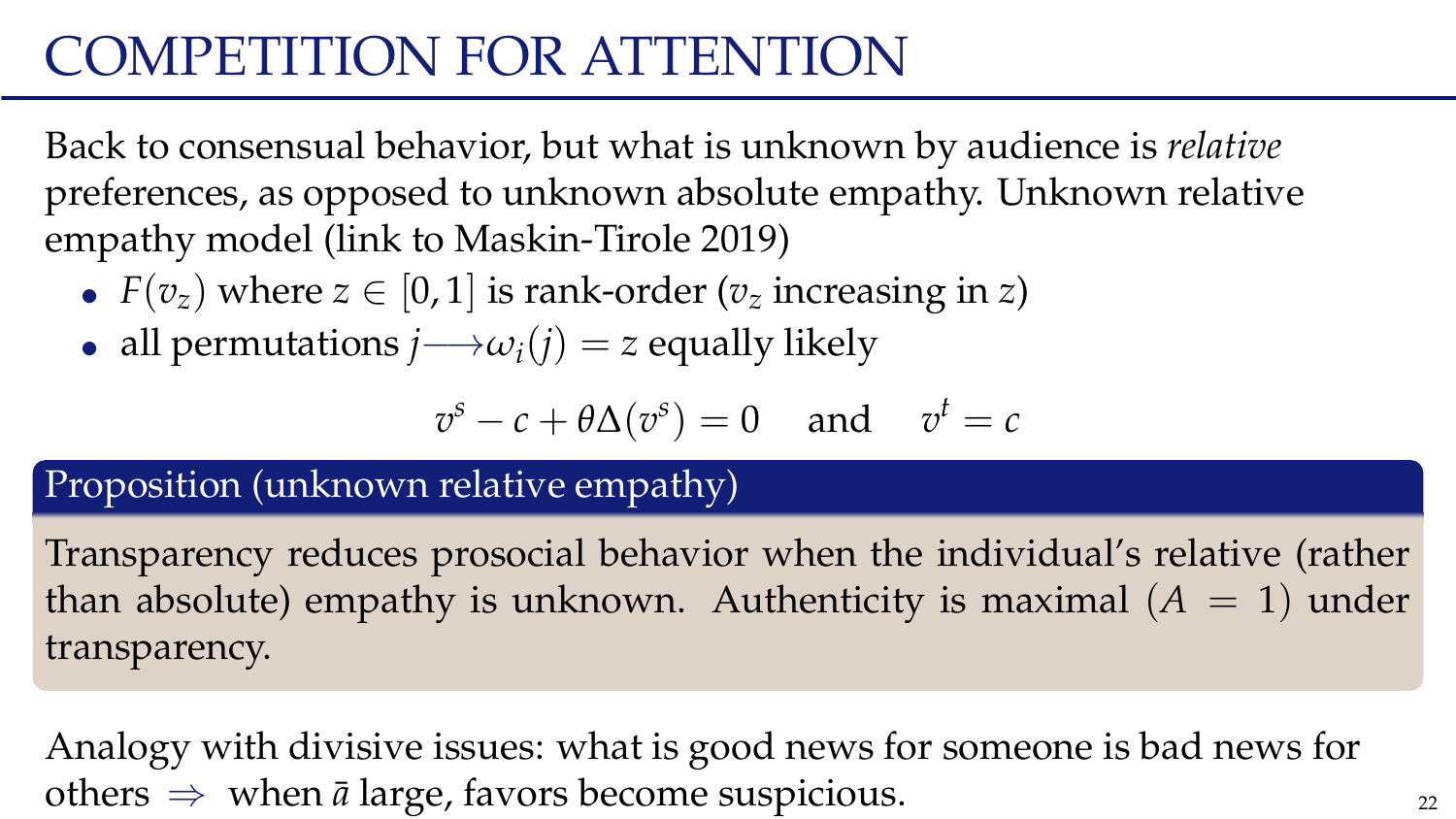### 3. CONCLUSION

Conventional wisdom

- (Positive) Increased visibility of a consensual action  $\Rightarrow$  more prevalence (lower authenticity)
- $\bullet$  (Normative) Increased visibility is good if sizeable externality (accountability), bad if small one
- Conclusions may be turned on their head in broader contexts
	- Multitasking
		- ❍ Increased visibility for a task crowds out signaling incentive for less visible task
		- ❍ Increased visibility may thereby reduce average prosocial contribution
	- Divisive behaviors
		- ❍ Privacy (safe space) ⇒ less authenticity
		- ❍ But making privacy the default avoids hiding costs.